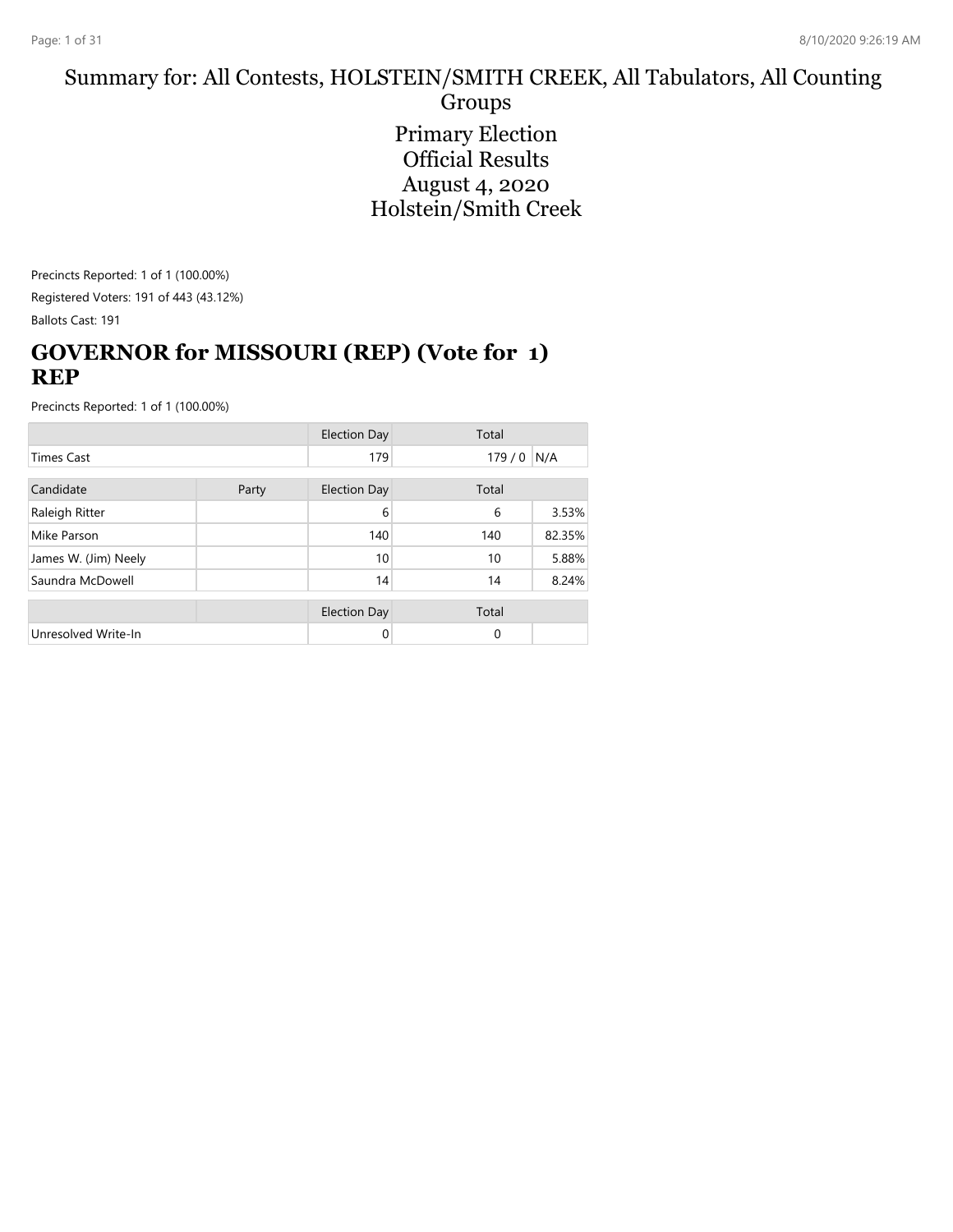# **GOVERNOR for MISSOURI (DEM) (Vote for 1) DEM**

|                                   |       | <b>Election Day</b> | Total    |        |
|-----------------------------------|-------|---------------------|----------|--------|
| <b>Times Cast</b>                 |       | 11                  | 11/0     | N/A    |
| Candidate                         | Party | <b>Election Day</b> | Total    |        |
| Nicole Galloway                   |       | 10                  | 10       | 90.91% |
| Jimmie Matthews                   |       |                     |          | 9.09%  |
| Antoin Johnson                    |       | $\Omega$            | $\Omega$ | 0.00%  |
| Eric Morrison                     |       | 0                   | $\Omega$ | 0.00%  |
| Robin John Daniel Van<br>Quaethem |       | 0                   | $\Omega$ | 0.00%  |
|                                   |       | <b>Election Day</b> | Total    |        |
| Unresolved Write-In               |       | 0                   | $\Omega$ |        |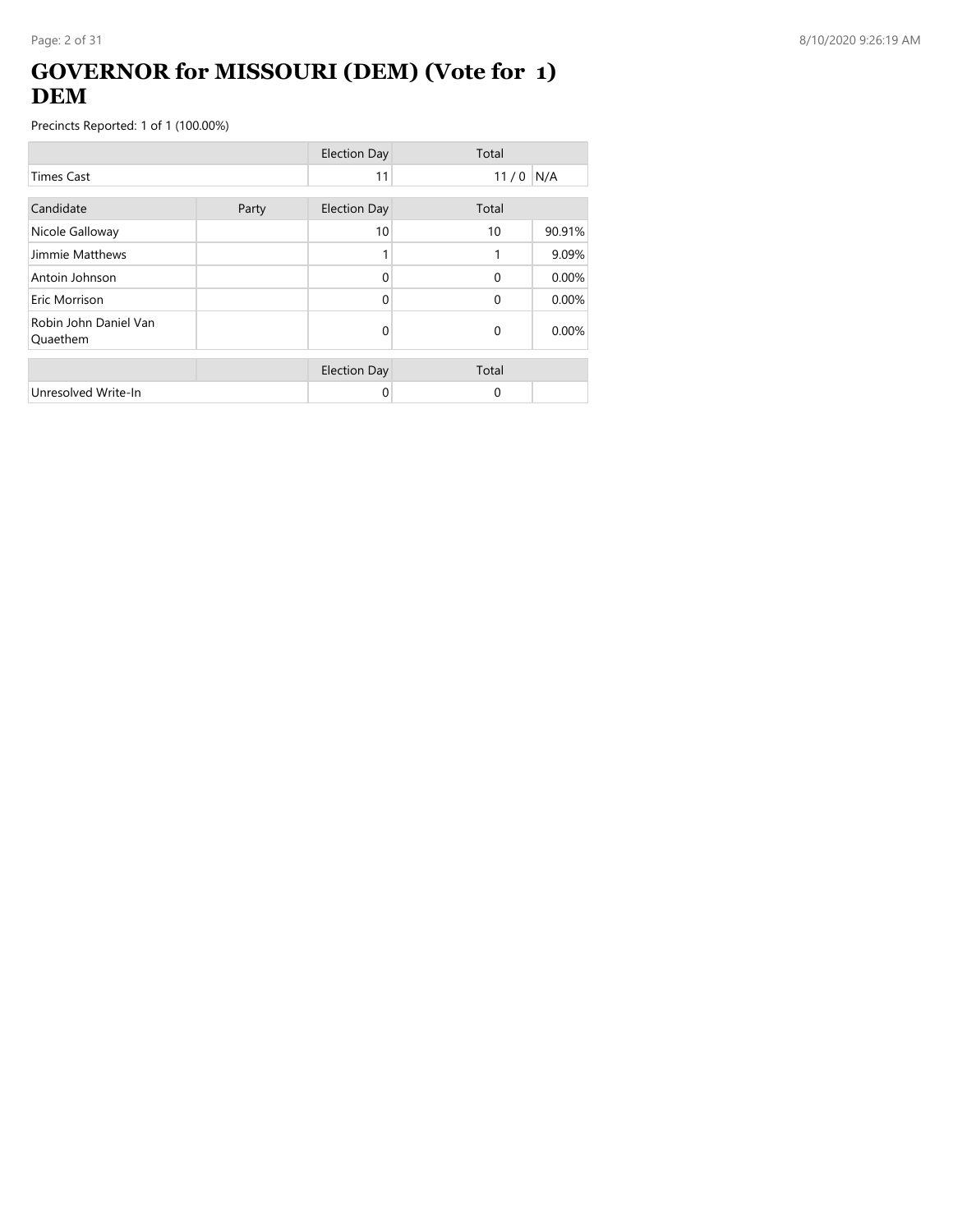### **GOVERNOR for MISSOURI (LIB) (Vote for 1) LIB**

|                     |       | <b>Election Day</b> | Total      |
|---------------------|-------|---------------------|------------|
| <b>Times Cast</b>   |       |                     | N/A<br>1/0 |
| Candidate           | Party | <b>Election Day</b> | Total      |
| <b>Rik Combs</b>    |       |                     | 100.00%    |
|                     |       | <b>Election Day</b> | Total      |
| Unresolved Write-In |       |                     | 0          |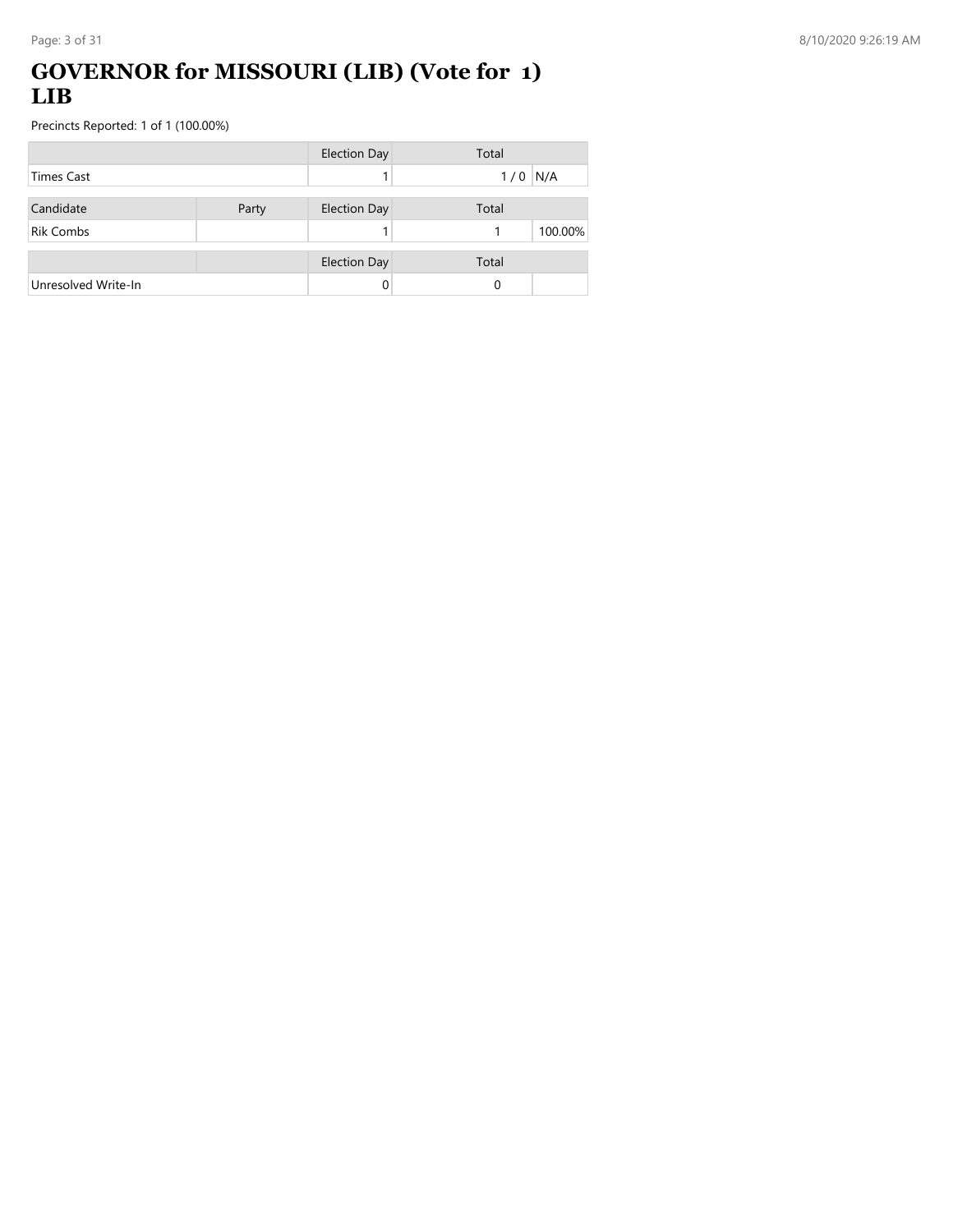# **GOVERNOR for MISSOURI (GRN) (Vote for 1) GRN**

|                     |       | Election Day        | Total    |     |
|---------------------|-------|---------------------|----------|-----|
| <b>Times Cast</b>   |       |                     | 0/0      | N/A |
|                     |       |                     |          |     |
| Candidate           | Party | <b>Election Day</b> | Total    |     |
| Jerome Howard Bauer |       |                     | $\Omega$ | N/A |
|                     |       |                     |          |     |
|                     |       | <b>Election Day</b> | Total    |     |
| Unresolved Write-In |       |                     | 0        |     |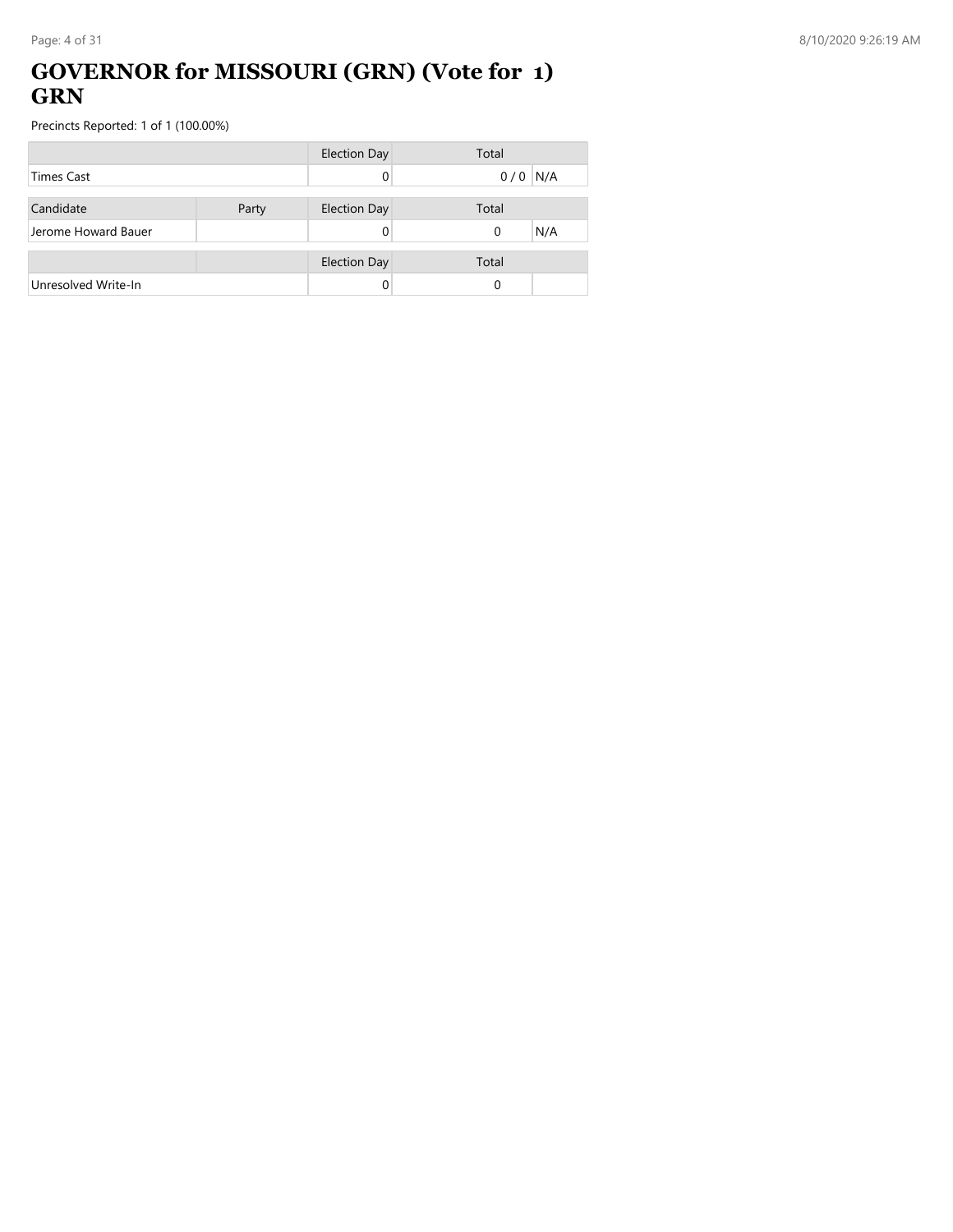# **LIEUTENANT GOVERNOR for MISSOURI (REP) (Vote for 1) REP**

|                     |       | <b>Election Day</b> | Total       |        |
|---------------------|-------|---------------------|-------------|--------|
| <b>Times Cast</b>   |       | 179                 | $179/0$ N/A |        |
| Candidate           | Party | <b>Election Day</b> | Total       |        |
| Arnie C. AC Dienoff |       | 10                  | 10          | 6.54%  |
| Mike Kehoe          |       | 114                 | 114         | 74.51% |
| Aaron T Wisdom      |       | 11                  | 11          | 7.19%  |
| Mike Carter         |       | 18                  | 18          | 11.76% |
|                     |       | <b>Election Day</b> | Total       |        |
| Unresolved Write-In |       | 0                   | $\Omega$    |        |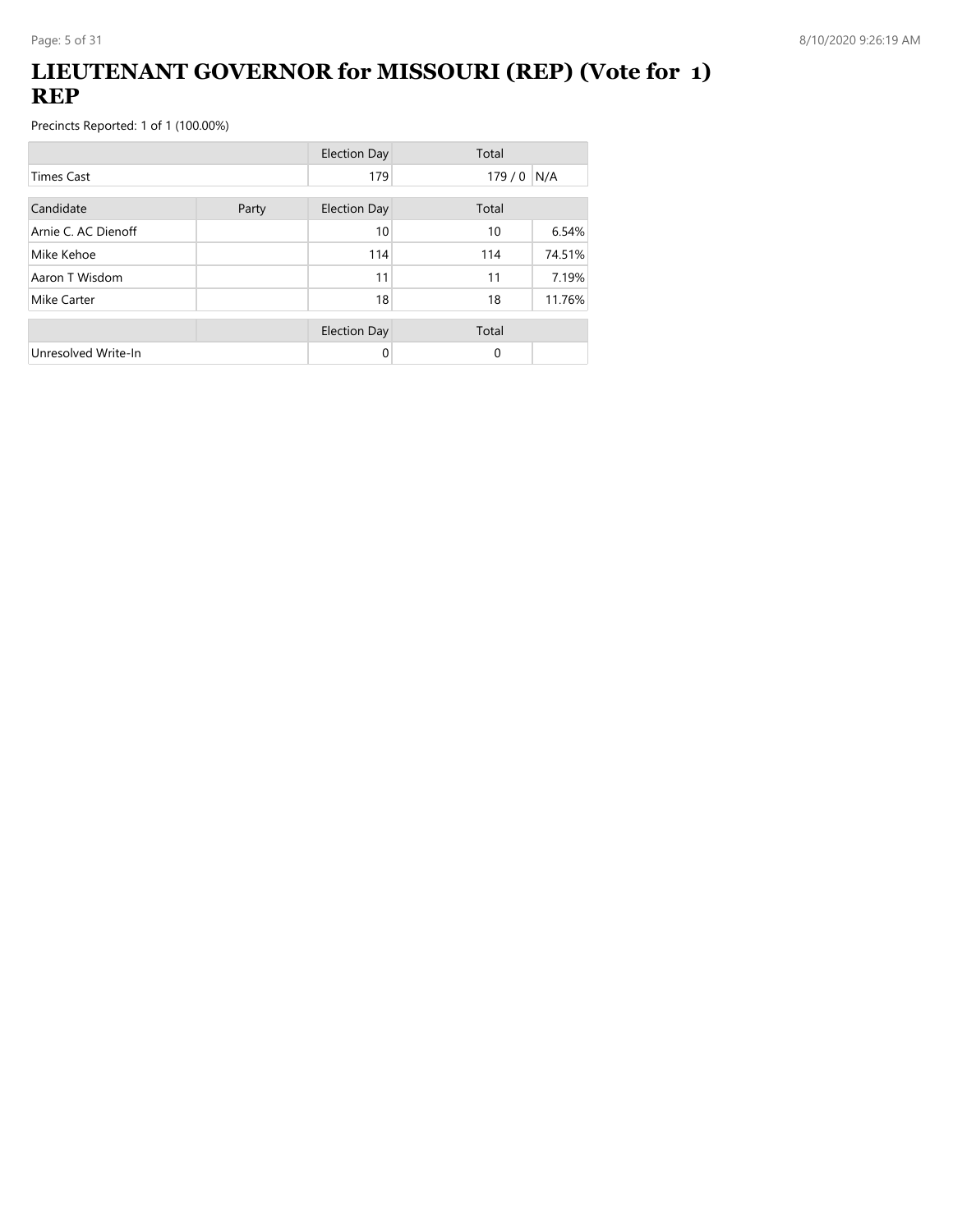# **LIEUTENANT GOVERNOR for MISSOURI (DEM) (Vote for 1) DEM**

|                     |       | <b>Election Day</b> | Total |        |
|---------------------|-------|---------------------|-------|--------|
| Times Cast          |       | 11                  | 11/0  | N/A    |
| Candidate           | Party | <b>Election Day</b> | Total |        |
| Gregory A Upchurch  |       | 3                   | 3     | 30.00% |
| Alissia Canady      |       |                     | 7     | 70.00% |
|                     |       | <b>Election Day</b> | Total |        |
| Unresolved Write-In |       |                     | 0     |        |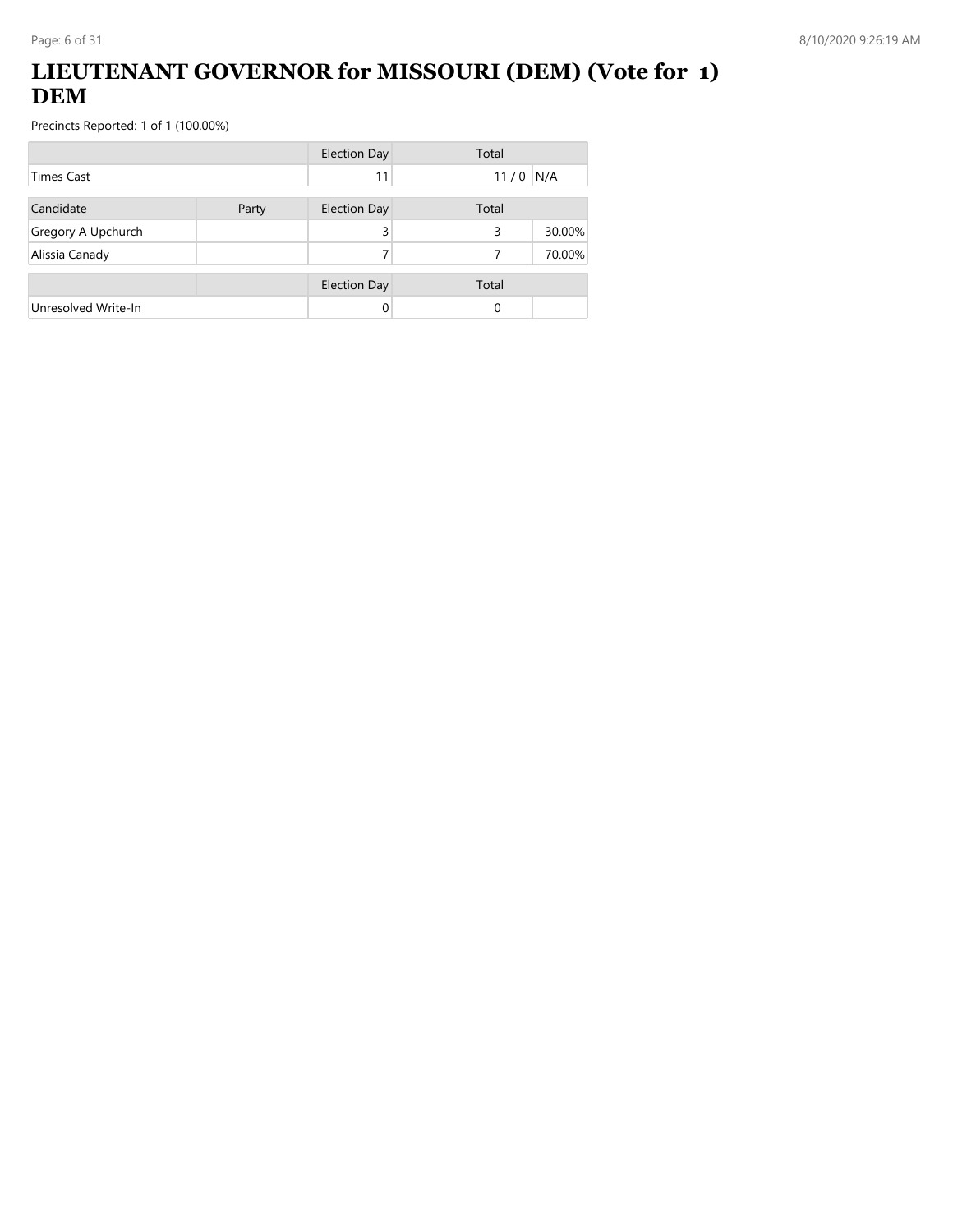# **LIEUTENANT GOVERNOR for MISSOURI (LIB) (Vote for 1) LIB**

|                     |       | <b>Election Day</b> | Total      |
|---------------------|-------|---------------------|------------|
| Times Cast          |       |                     | N/A<br>1/0 |
| Candidate           | Party | <b>Election Day</b> | Total      |
| <b>Bill Slantz</b>  |       |                     | 100.00%    |
|                     |       | <b>Election Day</b> | Total      |
| Unresolved Write-In |       | 0                   | 0          |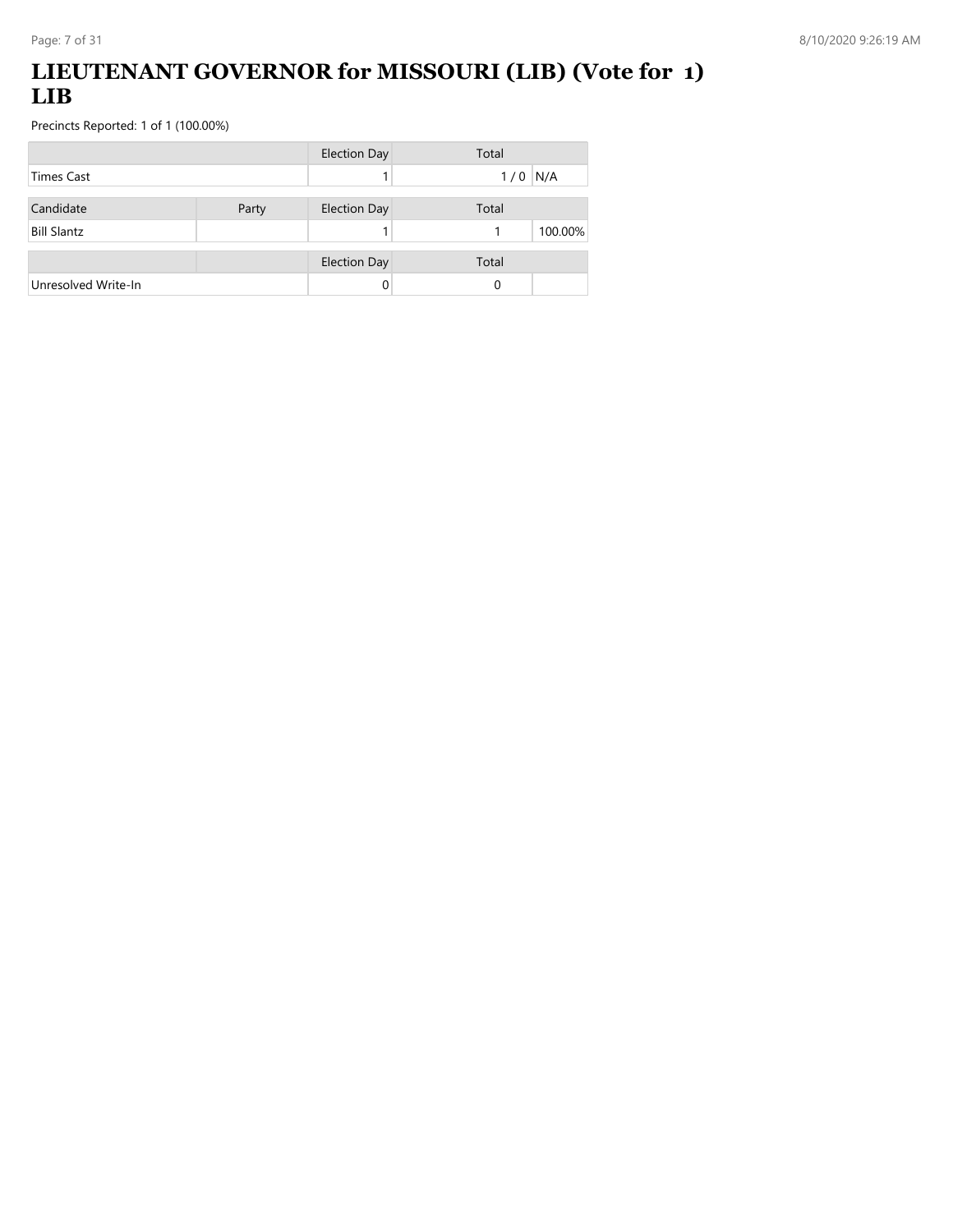# **LIEUTENANT GOVERNOR for MISSOURI (GRN) (Vote for 1) GRN**

|                     |       | <b>Election Day</b> | Total           |
|---------------------|-------|---------------------|-----------------|
| <b>Times Cast</b>   |       |                     | $0/0$ N/A       |
| Candidate           | Party | <b>Election Day</b> | Total           |
| Kelley Dragoo       |       |                     | N/A<br>$\Omega$ |
|                     |       |                     |                 |
|                     |       | <b>Election Day</b> | Total           |
| Unresolved Write-In |       |                     | 0               |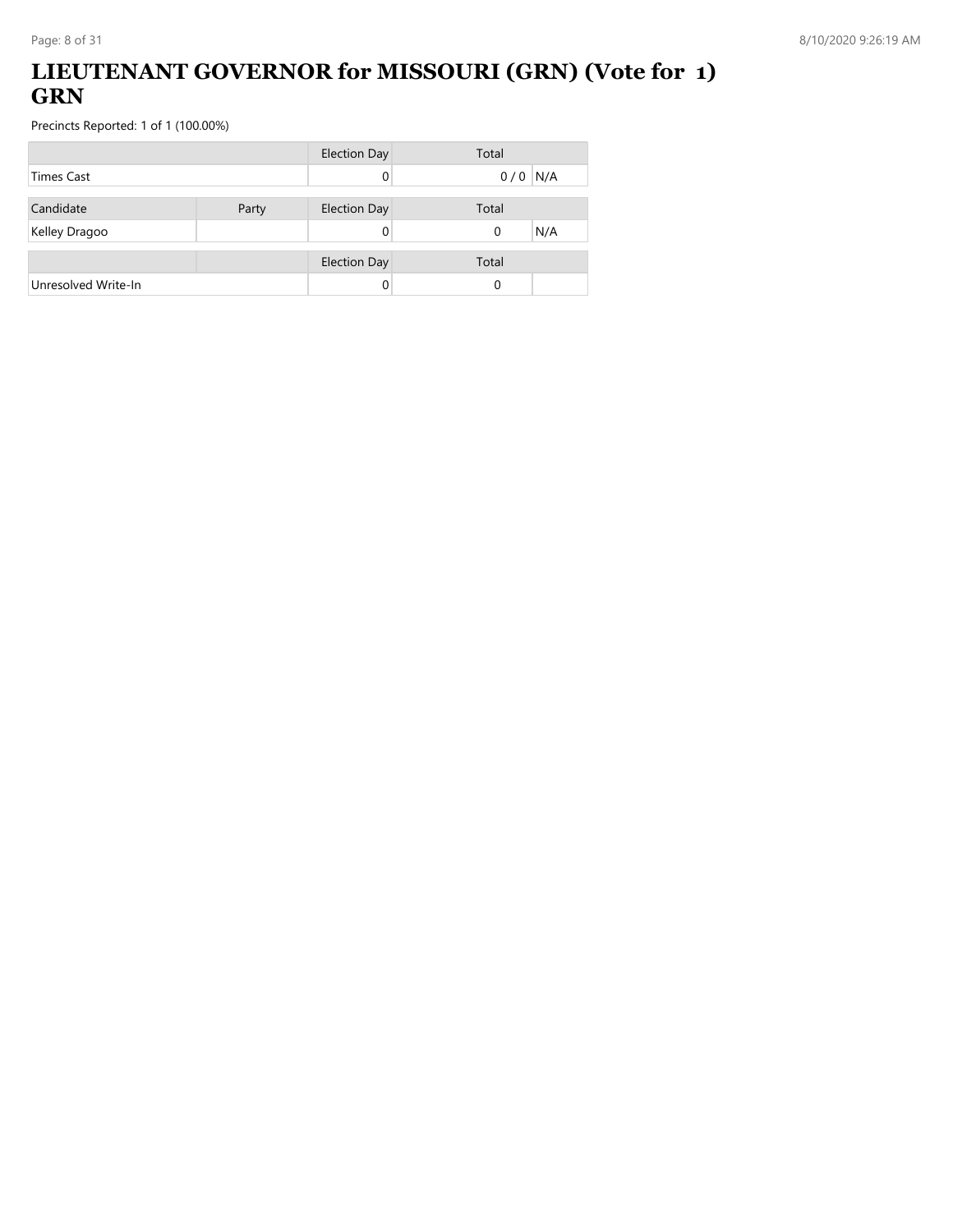# **SECRETARY OF STATE for MISSOURI (REP) (Vote for 1) REP**

|                        |       | <b>Election Day</b> | Total          |
|------------------------|-------|---------------------|----------------|
| <b>Times Cast</b>      |       | 179                 | $179/0$ N/A    |
| Candidate              | Party | <b>Election Day</b> | Total          |
| John R. (Jay) Ashcroft |       | 154                 | 100.00%<br>154 |
|                        |       | <b>Election Day</b> | Total          |
| Unresolved Write-In    |       | 0                   | 0              |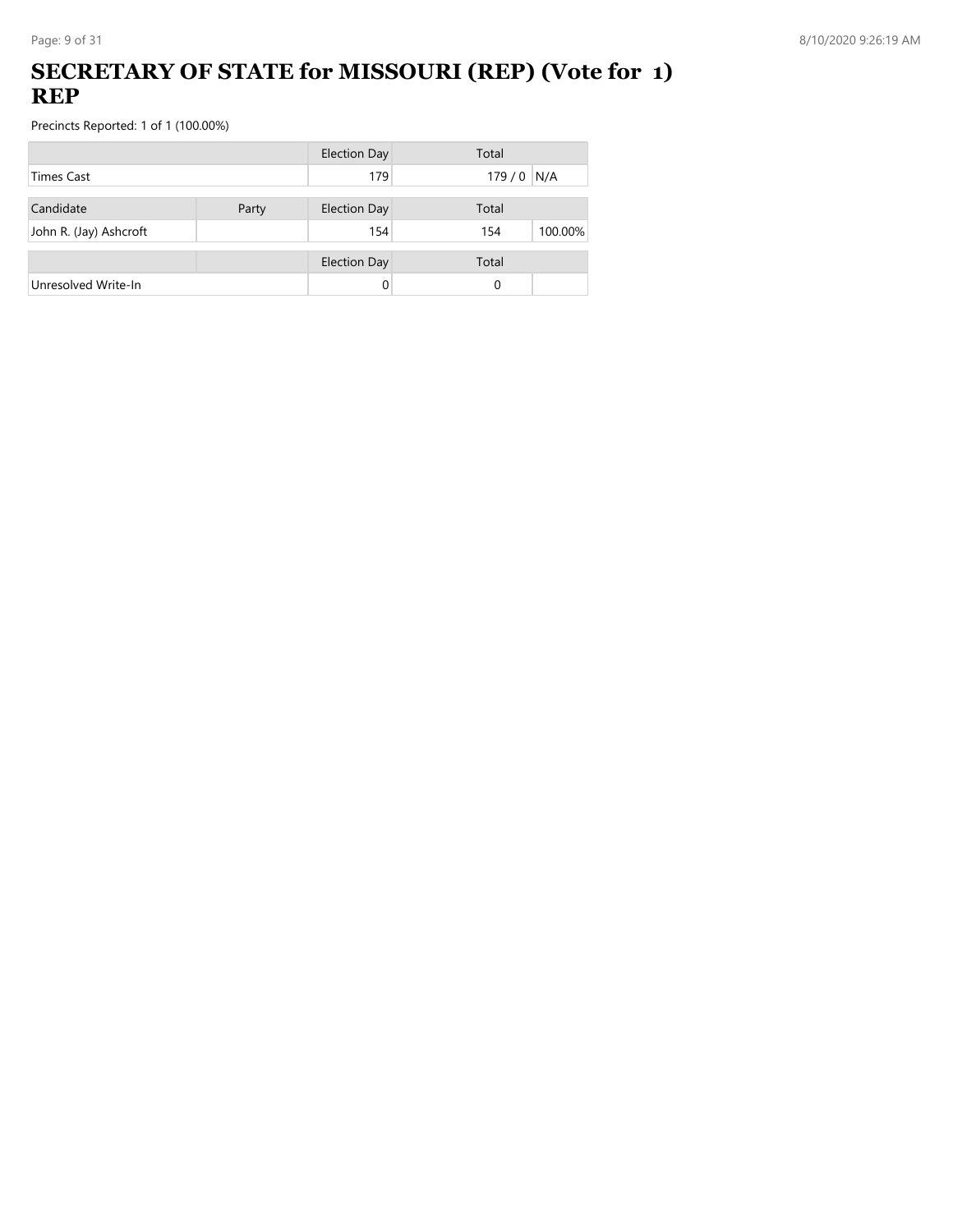# **SECRETARY OF STATE for MISSOURI (DEM) (Vote for 1) DEM**

|                     |       | <b>Election Day</b> | Total         |
|---------------------|-------|---------------------|---------------|
| Times Cast          |       | 11                  | 11/0<br>N/A   |
| Candidate           | Party | <b>Election Day</b> | Total         |
| Yinka Faleti        |       | 11                  | 100.00%<br>11 |
|                     |       | <b>Election Day</b> | Total         |
| Unresolved Write-In |       | 0                   | 0             |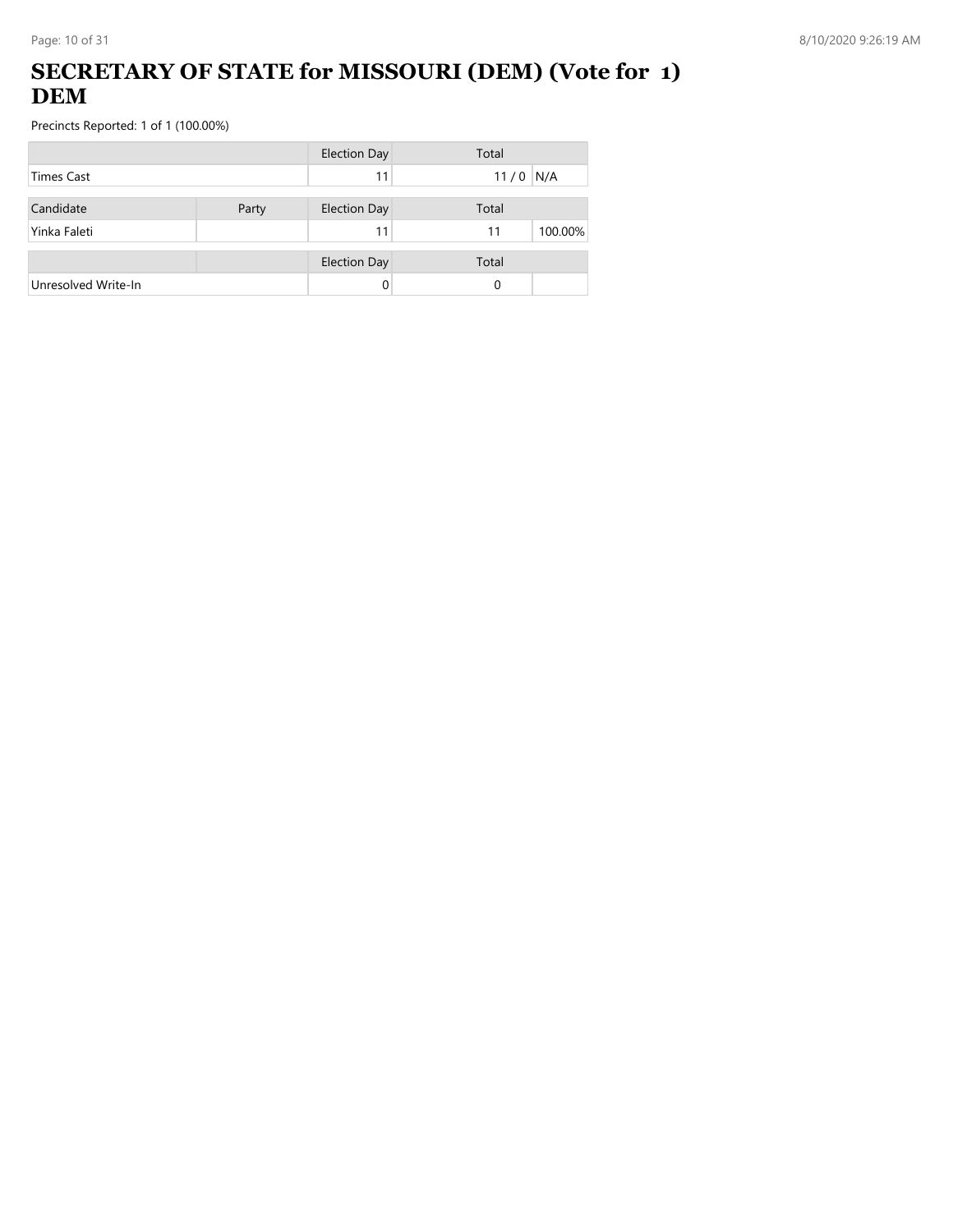### **SECRETARY OF STATE for MISSOURI (LIB) (Vote for 1) LIB**

|                     |       | <b>Election Day</b> | Total      |
|---------------------|-------|---------------------|------------|
| <b>Times Cast</b>   |       |                     | N/A<br>1/0 |
| Candidate           | Party | <b>Election Day</b> | Total      |
| Carl Herman Freese  |       |                     | 100.00%    |
|                     |       | <b>Election Day</b> | Total      |
| Unresolved Write-In |       |                     | 0          |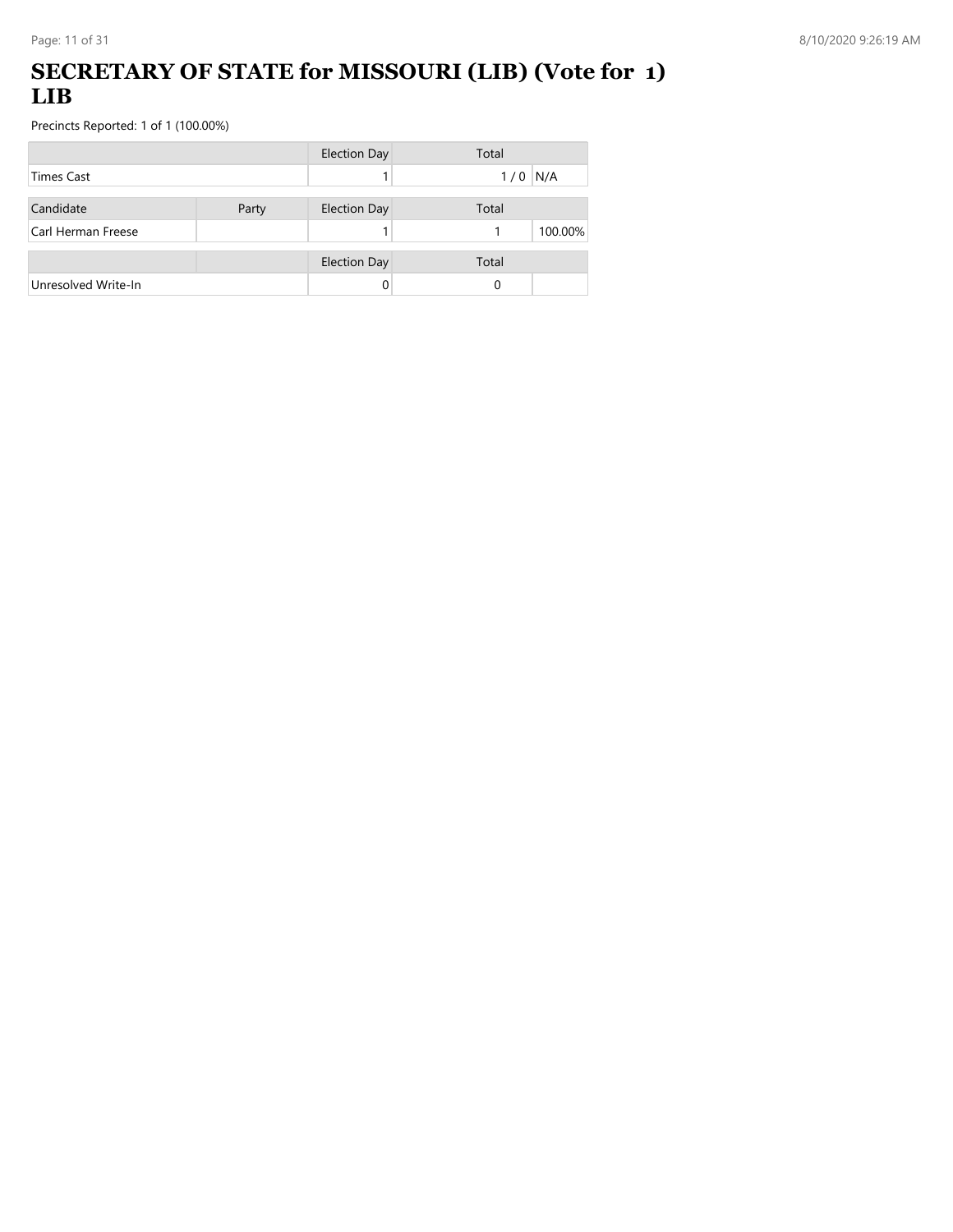## **SECRETARY OF STATE for MISSOURI (GRN) (Vote for 1) GRN**

|                     |       | <b>Election Day</b> | Total           |
|---------------------|-------|---------------------|-----------------|
| <b>Times Cast</b>   |       |                     | $0/0$ N/A       |
| Candidate           | Party | <b>Election Day</b> | Total           |
| Paul Lehmann        |       |                     | N/A<br>$\Omega$ |
|                     |       | <b>Election Day</b> | Total           |
| Unresolved Write-In |       |                     | 0               |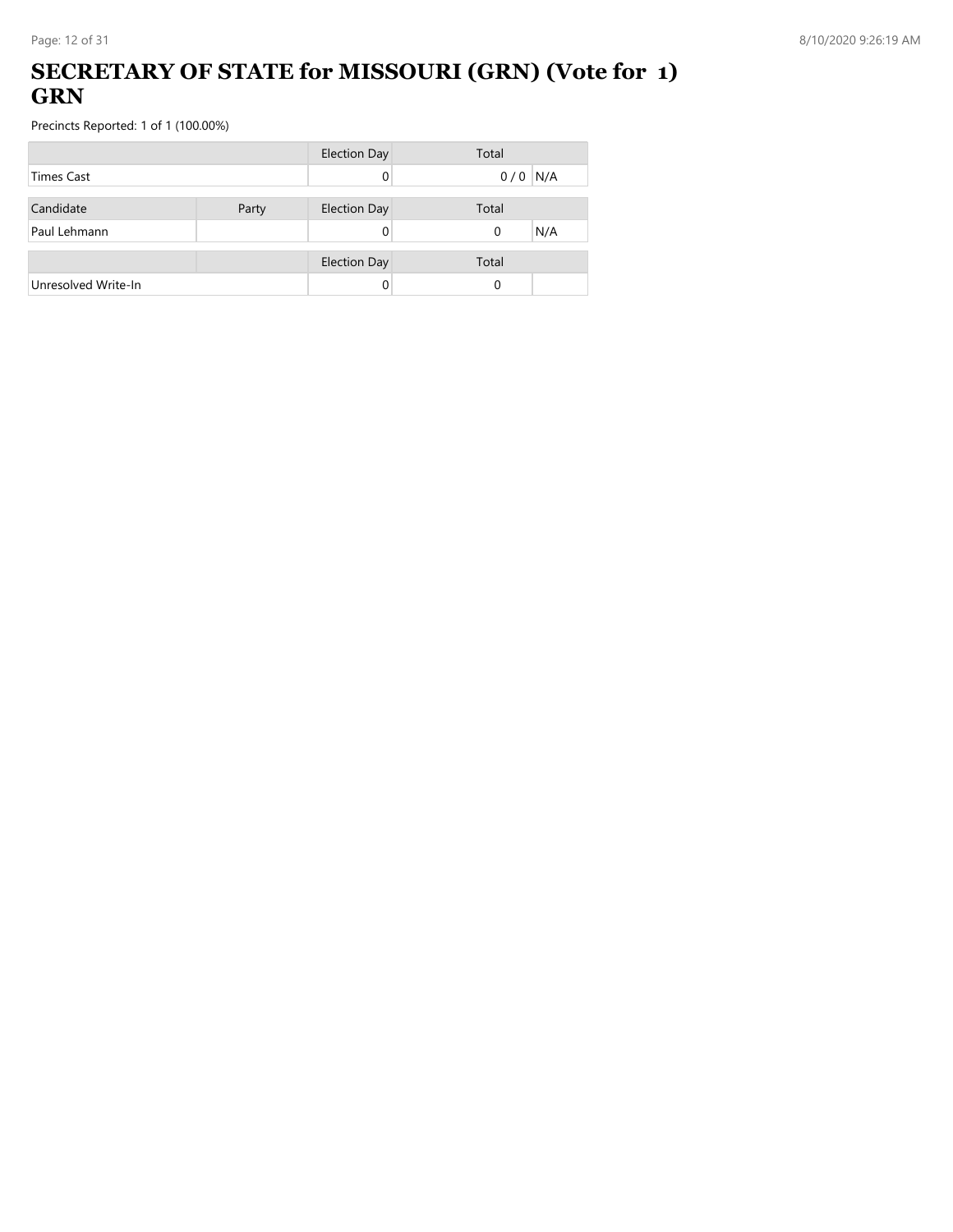#### **SECRETARY OF STATE for MISSOURI (CST) (Vote for 1) CST**

|                     |       | <b>Election Day</b> | Total     |
|---------------------|-------|---------------------|-----------|
| <b>Times Cast</b>   |       |                     | $0/0$ N/A |
| Candidate           | Party | <b>Election Day</b> | Total     |
| Paul Venable        |       |                     | N/A<br>0  |
|                     |       | <b>Election Day</b> | Total     |
| Unresolved Write-In |       |                     | 0         |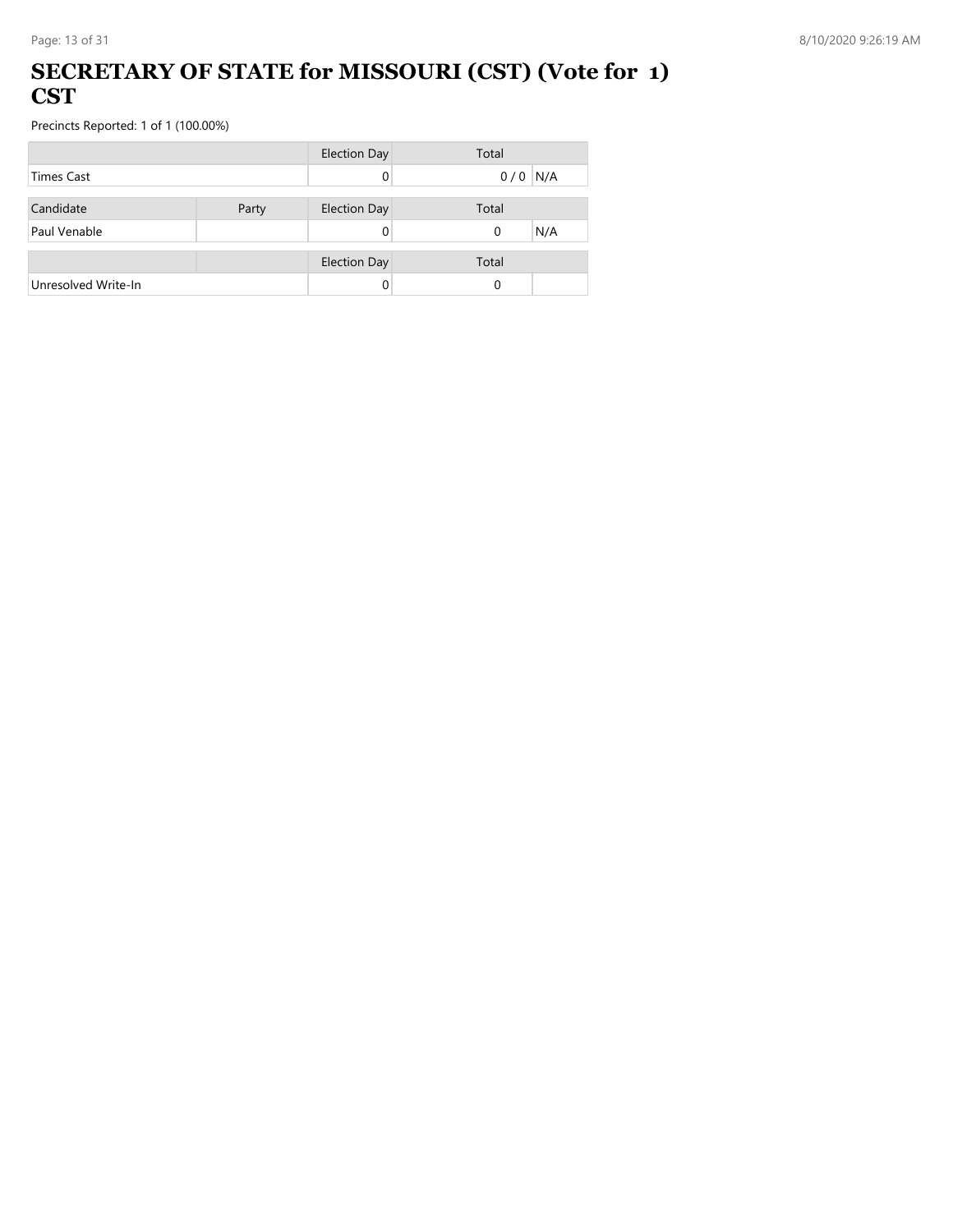### **STATE TREASURER for MISSOURI (REP) (Vote for 1) REP**

|                     |       | <b>Election Day</b> | Total          |
|---------------------|-------|---------------------|----------------|
| <b>Times Cast</b>   |       | 179                 | $179/0$ N/A    |
| Candidate           | Party | <b>Election Day</b> | Total          |
|                     |       |                     |                |
| Scott Fitzpatrick   |       | 145                 | 100.00%<br>145 |
|                     |       | <b>Election Day</b> | Total          |
| Unresolved Write-In |       | 0                   | 0              |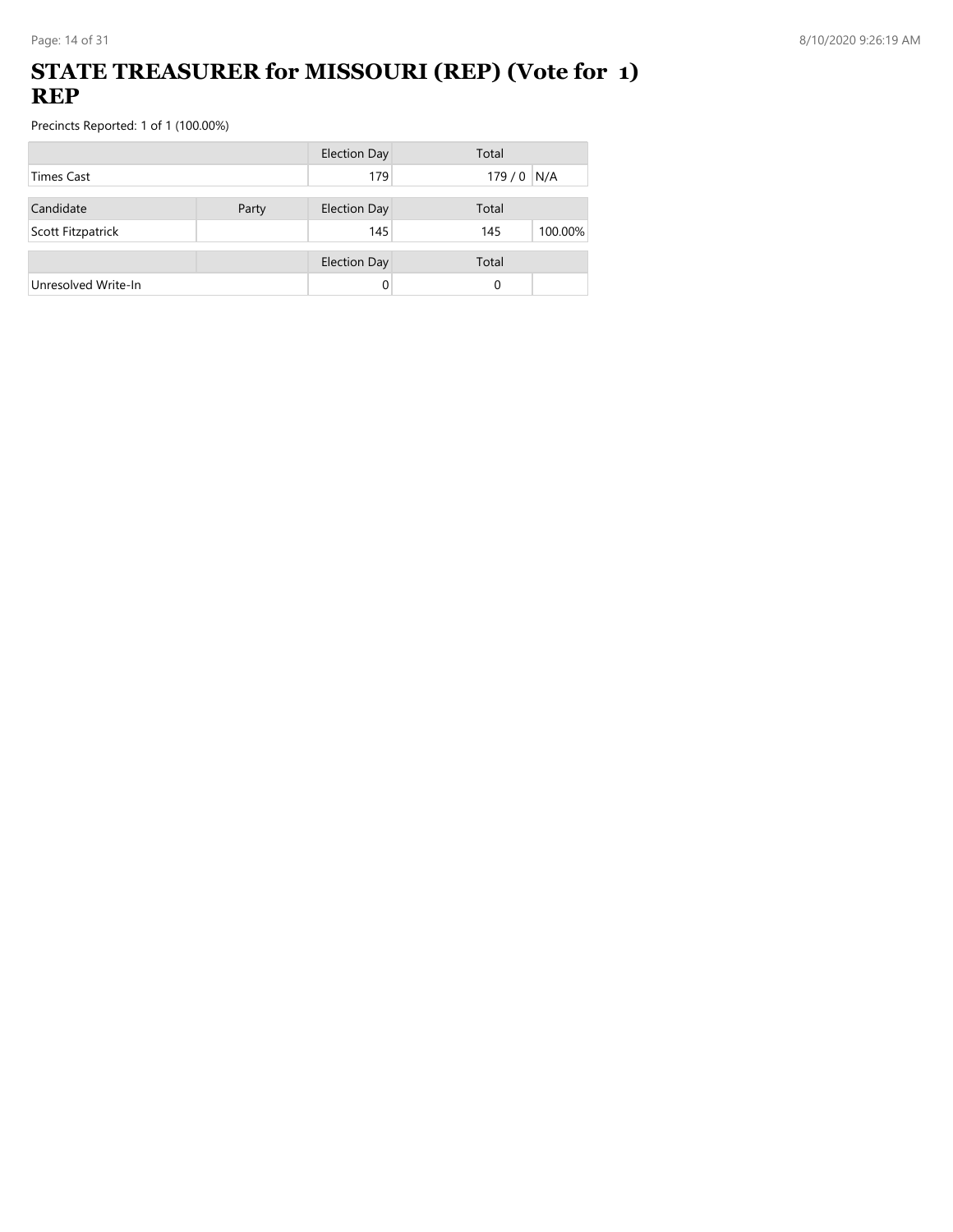# **STATE TREASURER for MISSOURI (DEM) (Vote for 1) DEM**

|                      |       | <b>Election Day</b> | Total         |
|----------------------|-------|---------------------|---------------|
| <b>Times Cast</b>    |       | 11                  | 11/0<br>N/A   |
| Candidate            | Party | <b>Election Day</b> | Total         |
| Vicki Lorenz Englund |       | 11                  | 100.00%<br>11 |
|                      |       | <b>Election Day</b> | Total         |
| Unresolved Write-In  |       |                     | 0             |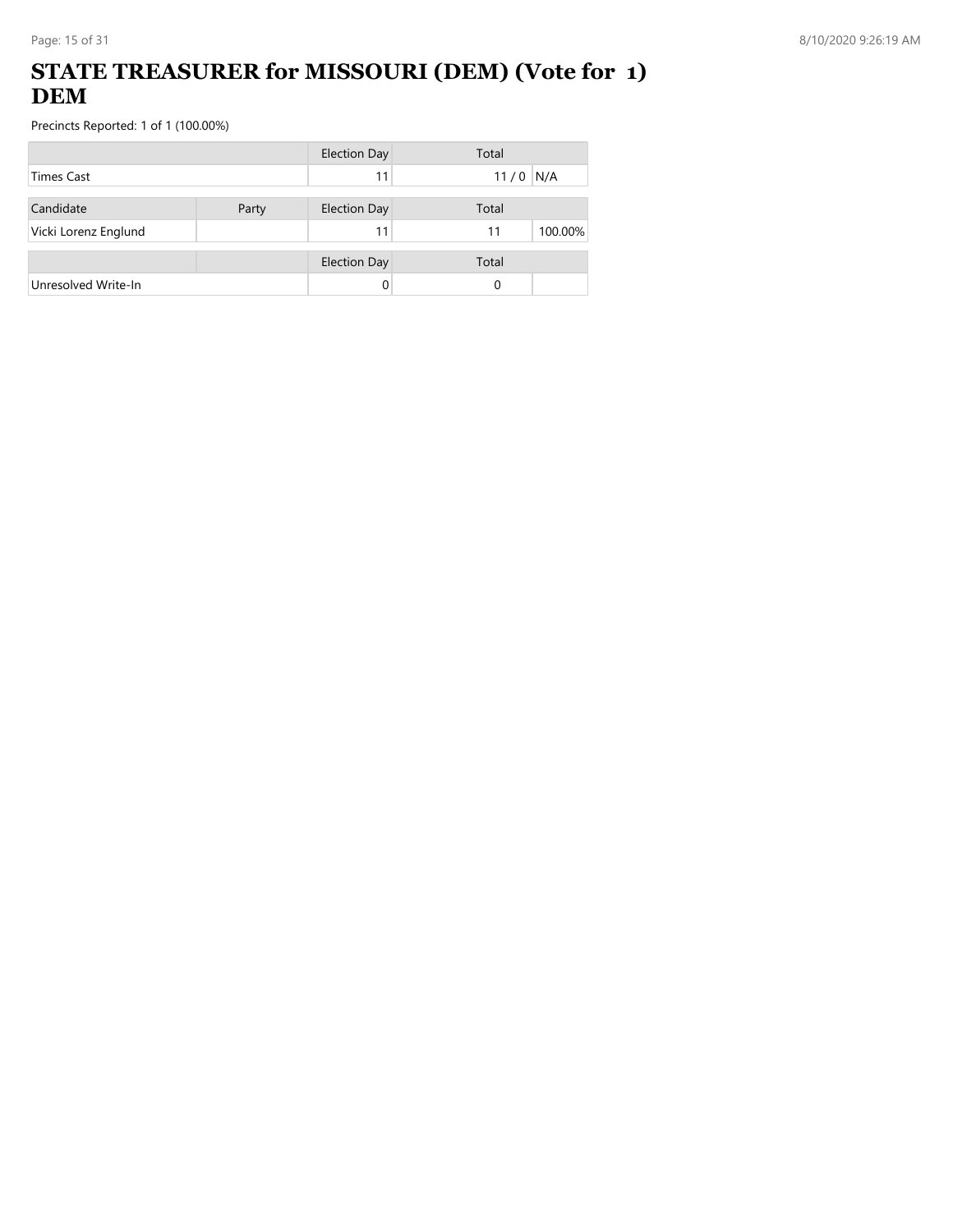### **STATE TREASURER for MISSOURI (LIB) (Vote for 1) LIB**

|                        |       | <b>Election Day</b> | Total      |
|------------------------|-------|---------------------|------------|
| <b>Times Cast</b>      |       |                     | N/A<br>1/0 |
| Candidate              | Party | <b>Election Day</b> | Total      |
| Nicholas (Nick) Kasoff |       |                     | 100.00%    |
|                        |       | <b>Election Day</b> | Total      |
| Unresolved Write-In    |       |                     | 0          |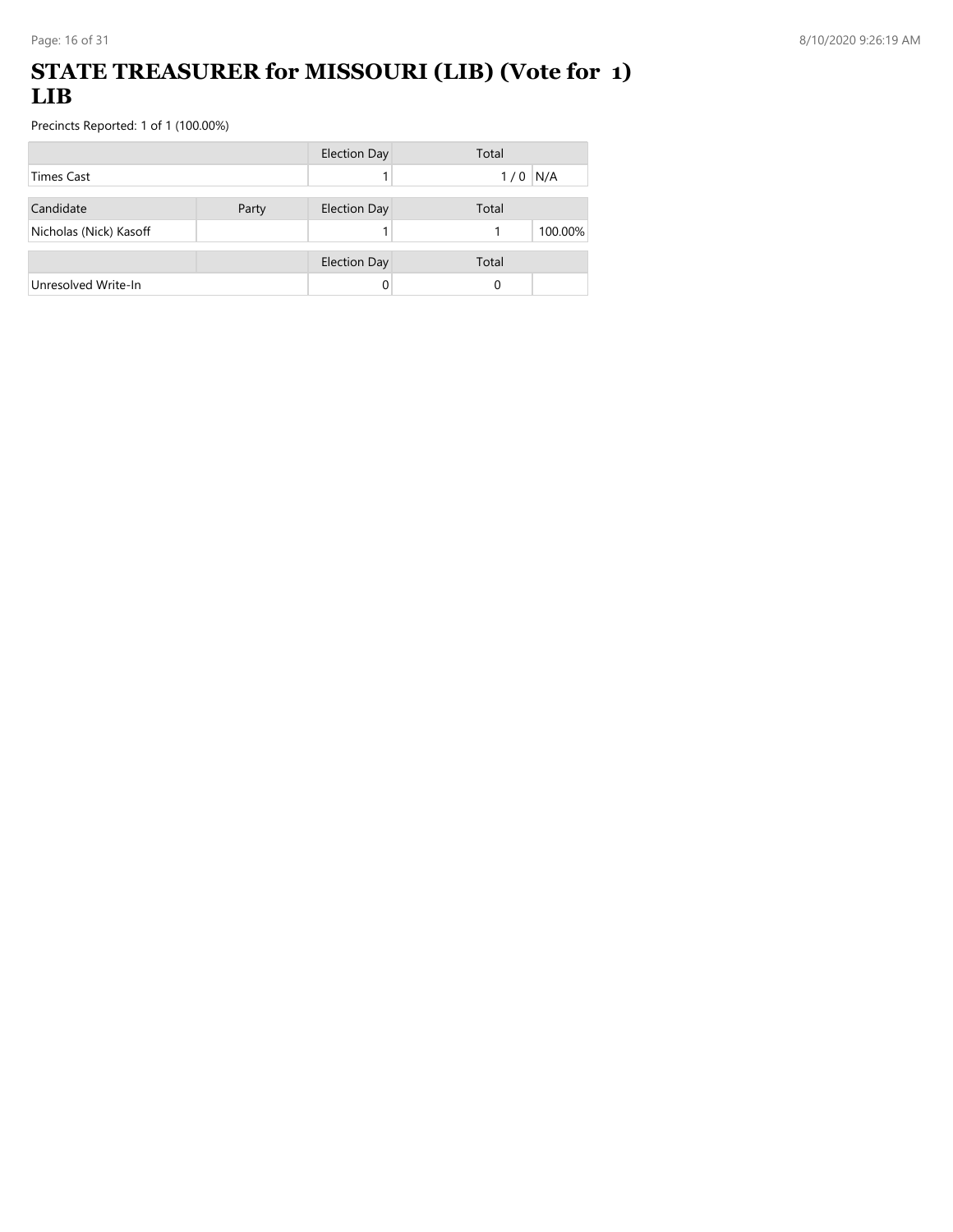# **STATE TREASURER for MISSOURI (GRN) (Vote for 1) GRN**

|                     |       | <b>Election Day</b> | Total     |
|---------------------|-------|---------------------|-----------|
| <b>Times Cast</b>   |       |                     | $0/0$ N/A |
| Candidate           | Party | <b>Election Day</b> | Total     |
| Joseph Civettini    |       |                     | N/A<br>0  |
|                     |       | <b>Election Day</b> | Total     |
| Unresolved Write-In |       |                     | 0         |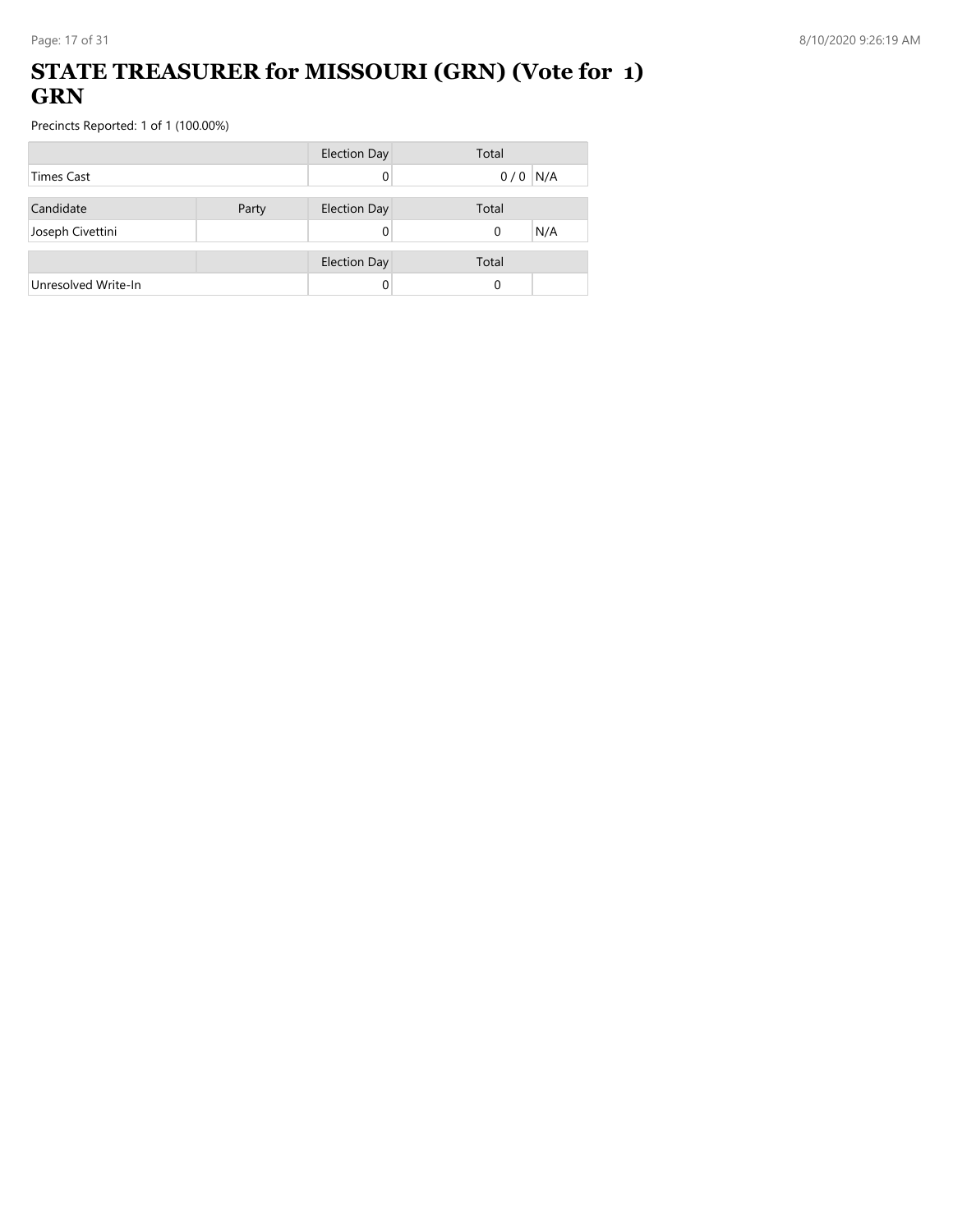#### **ATTORNEY GENERAL for MISSOURI (REP) (Vote for 1) REP**

|                     |       | <b>Election Day</b> | Total          |
|---------------------|-------|---------------------|----------------|
| <b>Times Cast</b>   |       | 179                 | $179/0$ N/A    |
| Candidate           | Party | <b>Election Day</b> | Total          |
| Eric Schmitt        |       | 148                 | 100.00%<br>148 |
|                     |       | <b>Election Day</b> | Total          |
| Unresolved Write-In |       | 0                   | 0              |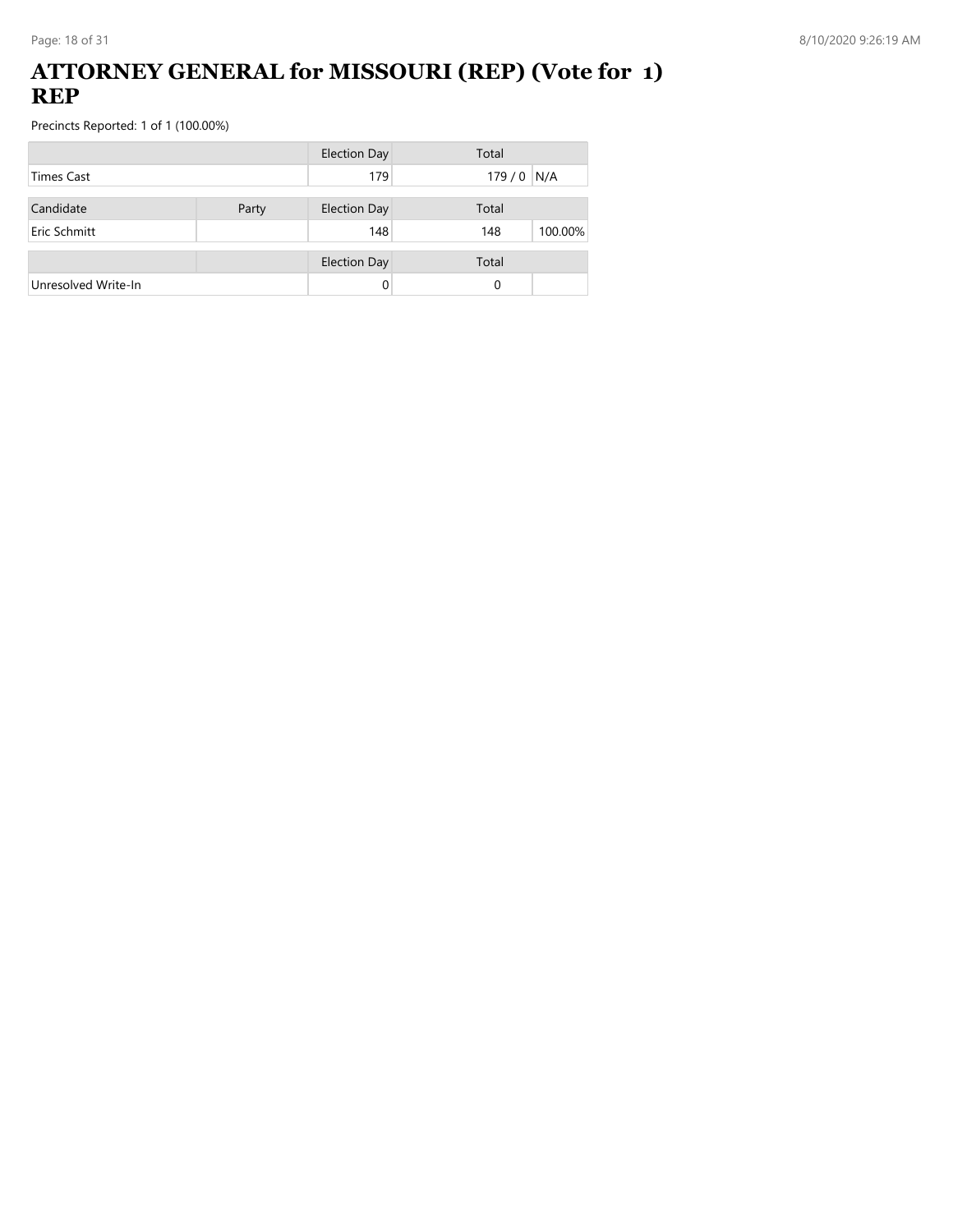### **ATTORNEY GENERAL for MISSOURI (DEM) (Vote for 1) DEM**

|                      |       | <b>Election Day</b> | Total |        |
|----------------------|-------|---------------------|-------|--------|
| <b>Times Cast</b>    |       | 11                  | 11/0  | N/A    |
| Candidate            | Party | <b>Election Day</b> | Total |        |
| <b>Rich Finneran</b> |       | 5                   | 5     | 55.56% |
| Elad Gross           |       | 4                   | 4     | 44.44% |
|                      |       | <b>Election Day</b> | Total |        |
| Unresolved Write-In  |       | 0                   | 0     |        |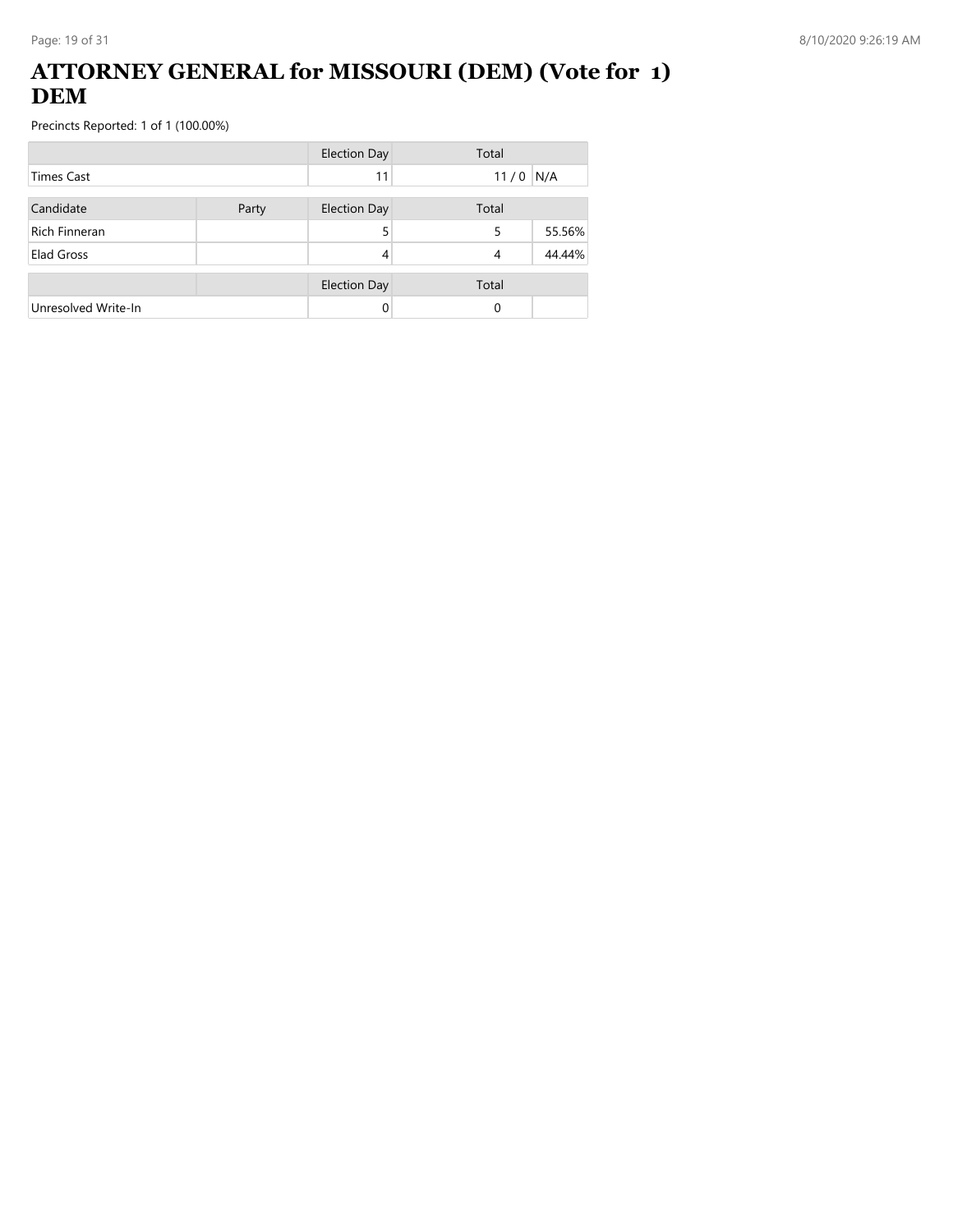#### **ATTORNEY GENERAL for MISSOURI (LIB) (Vote for 1) LIB**

|                     |       | <b>Election Day</b> | Total      |
|---------------------|-------|---------------------|------------|
| <b>Times Cast</b>   |       |                     | N/A<br>1/0 |
| Candidate           | Party | <b>Election Day</b> | Total      |
| Kevin C Babcock     |       |                     | 100.00%    |
|                     |       | <b>Election Day</b> | Total      |
| Unresolved Write-In |       |                     | 0          |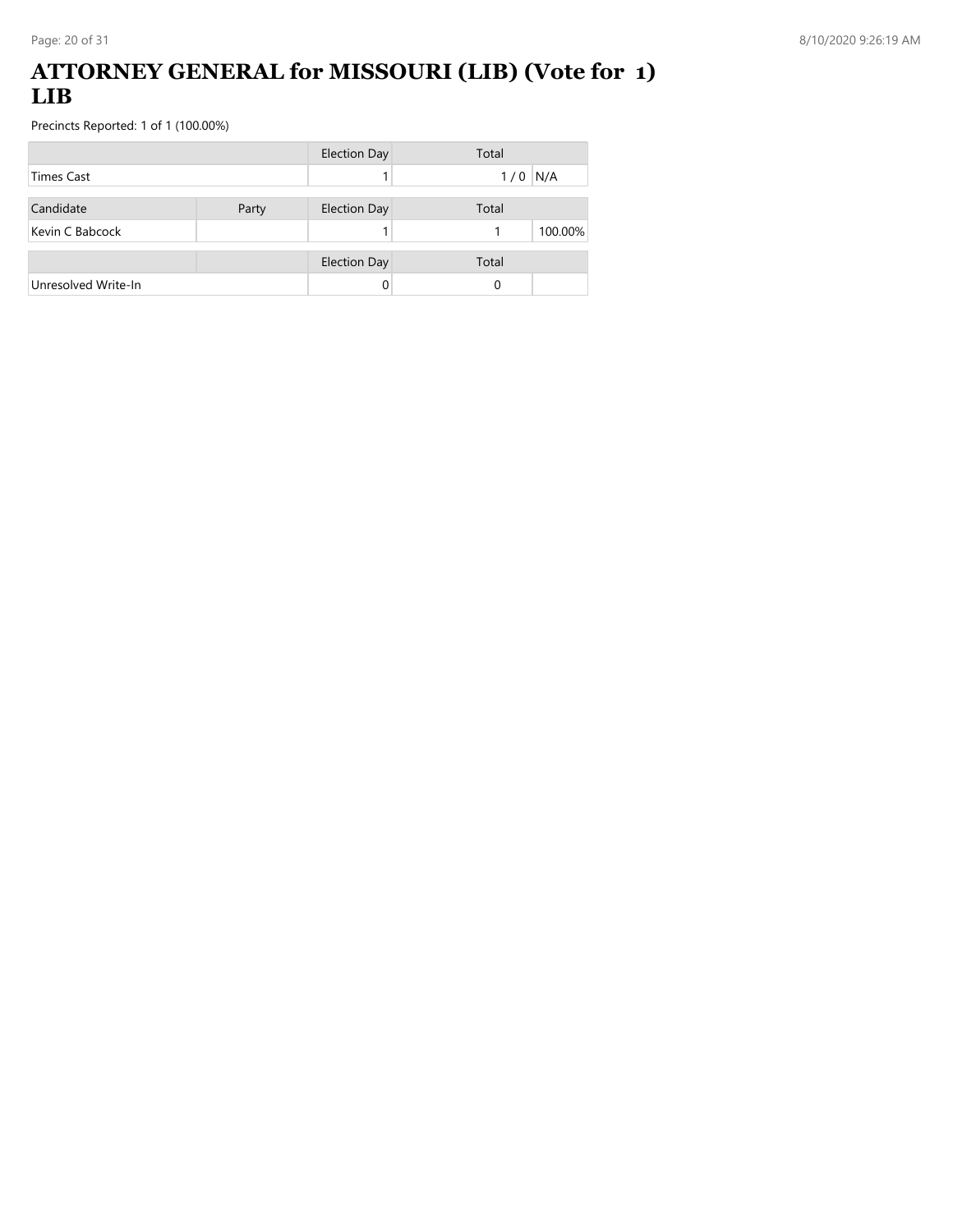#### **UNITED STATES REPRESENTATIVE IN CONGRESS for 3RD DISTRICT (REP), MISSOURI (Vote for 1) REP**

|                           |       | <b>Election Day</b> | Total          |        |
|---------------------------|-------|---------------------|----------------|--------|
| <b>Times Cast</b>         |       | 179                 | 179/0          | N/A    |
| Candidate                 | Party | <b>Election Day</b> | Total          |        |
| <b>Brandon Wilkinson</b>  |       | 13                  | 13             | 7.65%  |
| Adela Wisdom              |       | 4                   | $\overline{4}$ | 2.35%  |
| <b>Blaine Luetkemeyer</b> |       | 145                 | 145            | 85.29% |
| Jeffrey Nowak             |       | 3                   | 3              | 1.76%  |
| Lynette Trares            |       | 5                   | 5              | 2.94%  |
|                           |       | <b>Election Day</b> | Total          |        |
| Unresolved Write-In       |       | 0                   | 0              |        |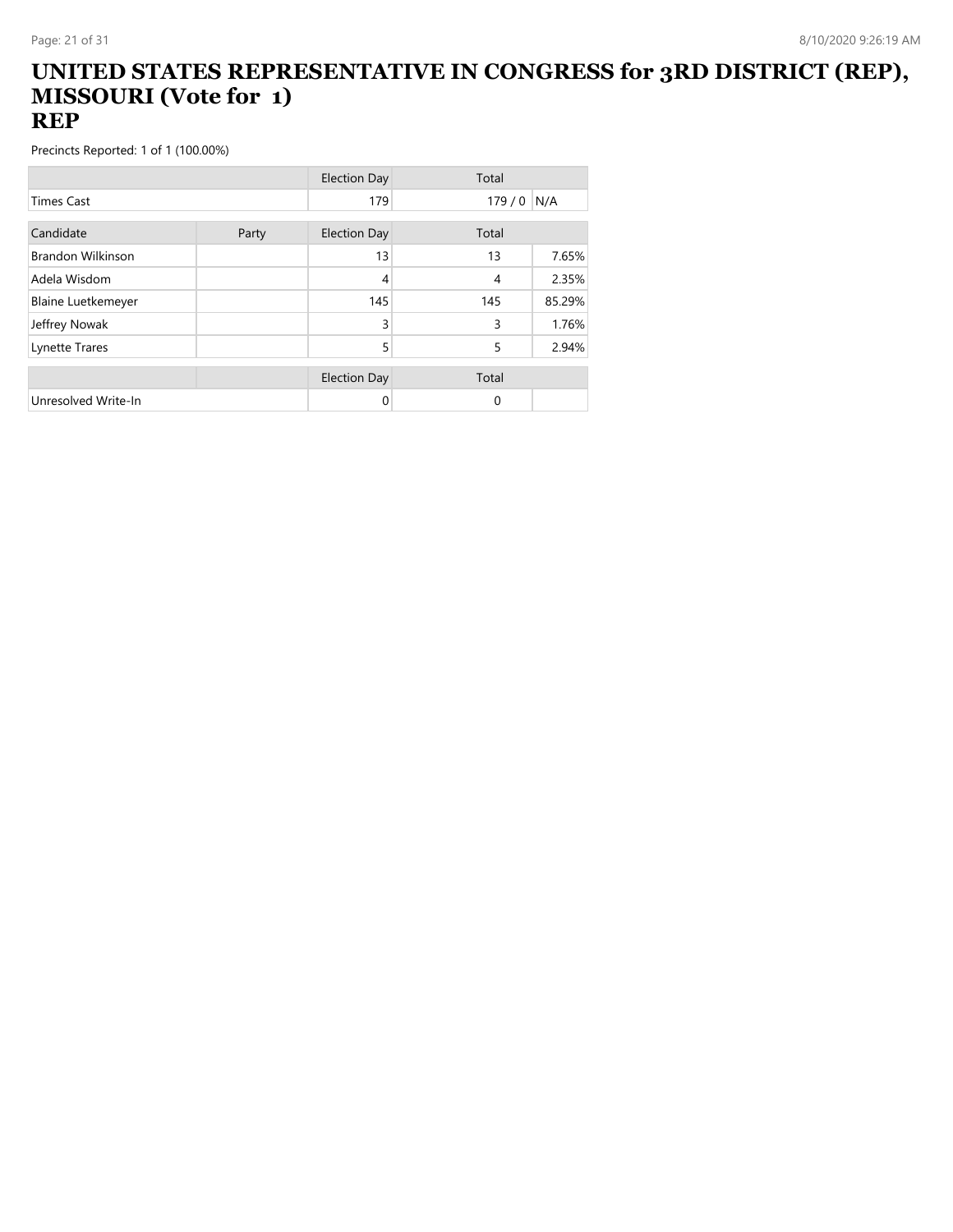#### **UNITED STATES REPRESENTATIVE IN CONGRESS for 3RD DISTRICT (DEM), MISSOURI (Vote for 1) DEM**

|                     |       | <b>Election Day</b> | Total    |        |
|---------------------|-------|---------------------|----------|--------|
| <b>Times Cast</b>   |       | 11                  | 11/0     | N/A    |
| Candidate           | Party | Election Day        | Total    |        |
| Megan Rezabek       |       |                     | 7        | 70.00% |
| Dennis Oglesby      |       | 3                   | 3        | 30.00% |
|                     |       | <b>Election Day</b> | Total    |        |
| Unresolved Write-In |       |                     | $\Omega$ |        |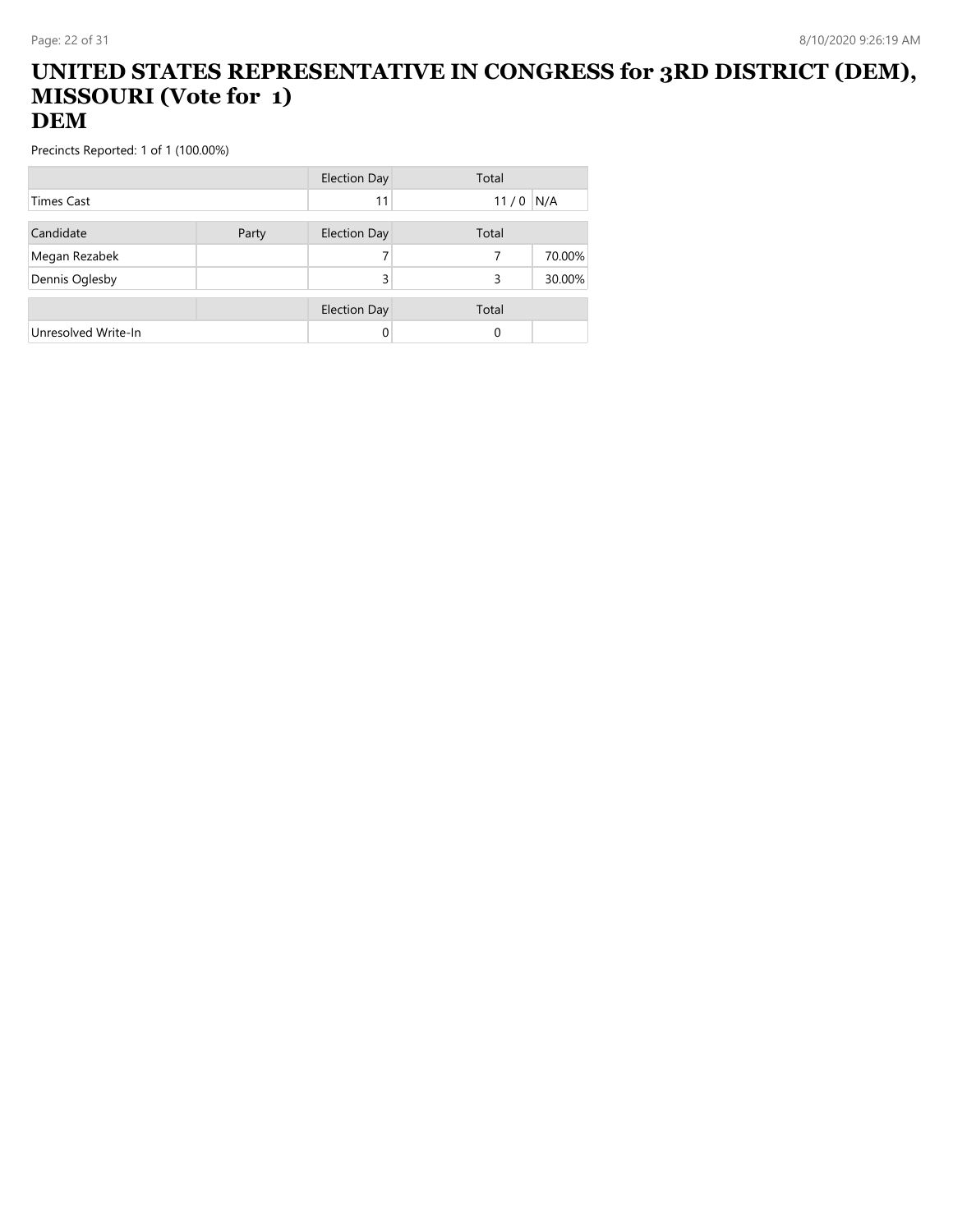#### **UNITED STATES REPRESENTATIVE IN CONGRESS for 3RD DISTRICT (LIB), MISSOURI (Vote for 1) LIB**

|                       |       | Election Day        | Total     |
|-----------------------|-------|---------------------|-----------|
| <b>Times Cast</b>     |       |                     | $1/0$ N/A |
|                       |       |                     |           |
| Candidate             | Party | <b>Election Day</b> | Total     |
| Leonard J Steinman II |       |                     | 100.00%   |
|                       |       |                     |           |
|                       |       | <b>Election Day</b> | Total     |
| Unresolved Write-In   |       |                     | 0         |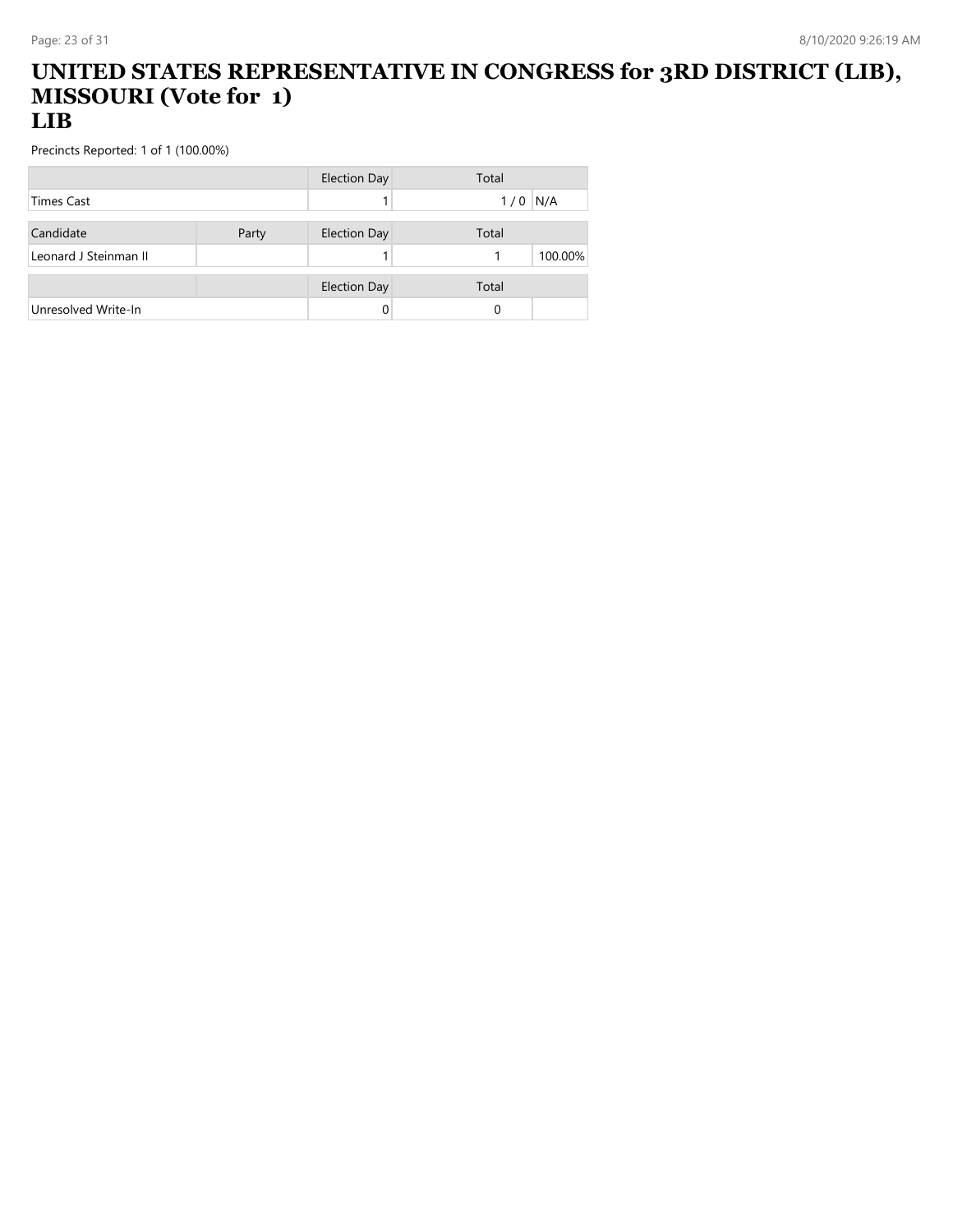# **STATE REPRESENTATIVE for 42ND DISTRICT (REP), MISSOURI (Vote for 1) REP**

|                     |       | <b>Election Day</b> | Total          |
|---------------------|-------|---------------------|----------------|
| <b>Times Cast</b>   |       | 179                 | 179/0<br>N/A   |
| Candidate           | Party | <b>Election Day</b> | Total          |
| Jeff Porter         |       | 148                 | 100.00%<br>148 |
|                     |       |                     |                |
|                     |       | <b>Election Day</b> | Total          |
| Unresolved Write-In |       |                     | 0              |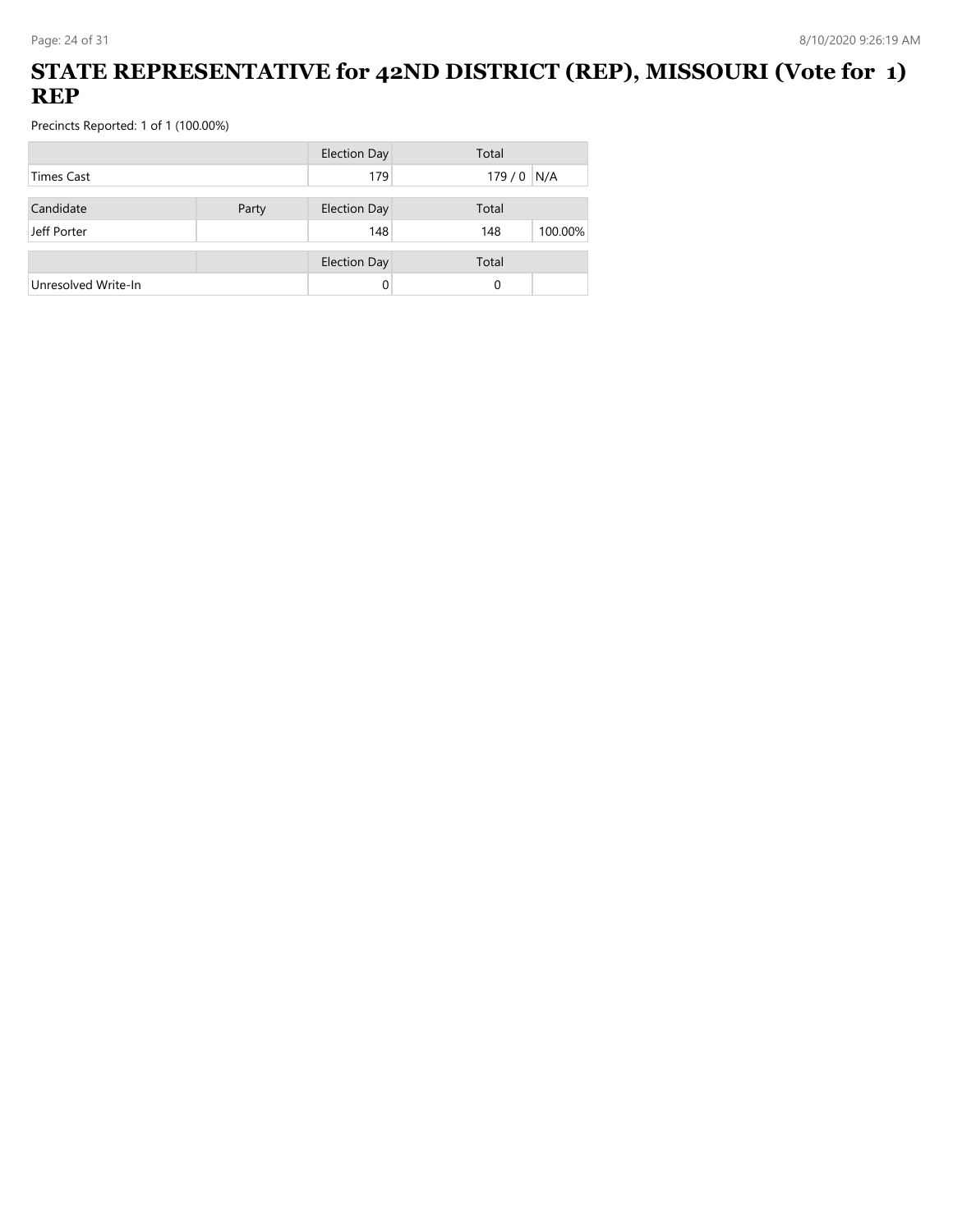#### **COUNTY COMMISSIONER for SOUTHERN DISTRICT (REP), MISSOURI (Vote for 1) REP**

|                     |       | <b>Election Day</b> | Total          |        |
|---------------------|-------|---------------------|----------------|--------|
| <b>Times Cast</b>   |       | 179                 | 179/0          | N/A    |
| Candidate           | Party | <b>Election Day</b> | Total          |        |
| Tony Gagliano       |       | 34                  | 34             | 19.54% |
| Dave Mikus          |       | 23                  | 23             | 13.22% |
| Luke F. Struckhoff  |       | 33                  | 33             | 18.97% |
| Tom Meyer           |       | 82                  | 82             | 47.13% |
| Jason Boles         |       | 2                   | $\overline{c}$ | 1.15%  |
|                     |       | <b>Election Day</b> | Total          |        |
| Unresolved Write-In |       | 0                   | $\Omega$       |        |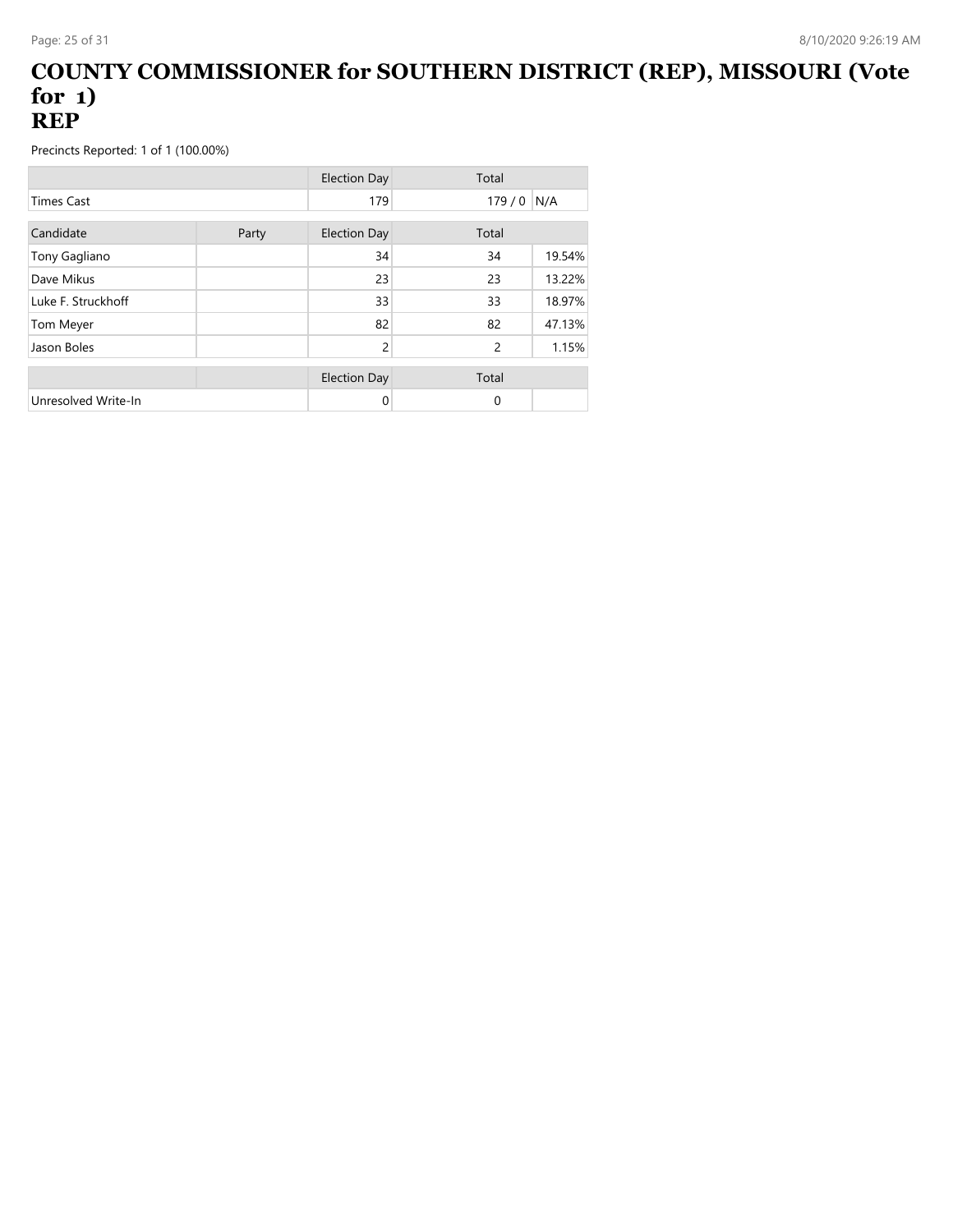# **SHERIFF for WARREN COUNTY (REP), MISSOURI (Vote for 1) REP**

|                     |       | <b>Election Day</b> | Total          |
|---------------------|-------|---------------------|----------------|
| Times Cast          |       | 179                 | 179/0<br>N/A   |
| Candidate           | Party | <b>Election Day</b> | Total          |
| Kevin Harrison      |       | 161                 | 100.00%<br>161 |
|                     |       | <b>Election Day</b> | Total          |
| Unresolved Write-In |       | 0                   | 0              |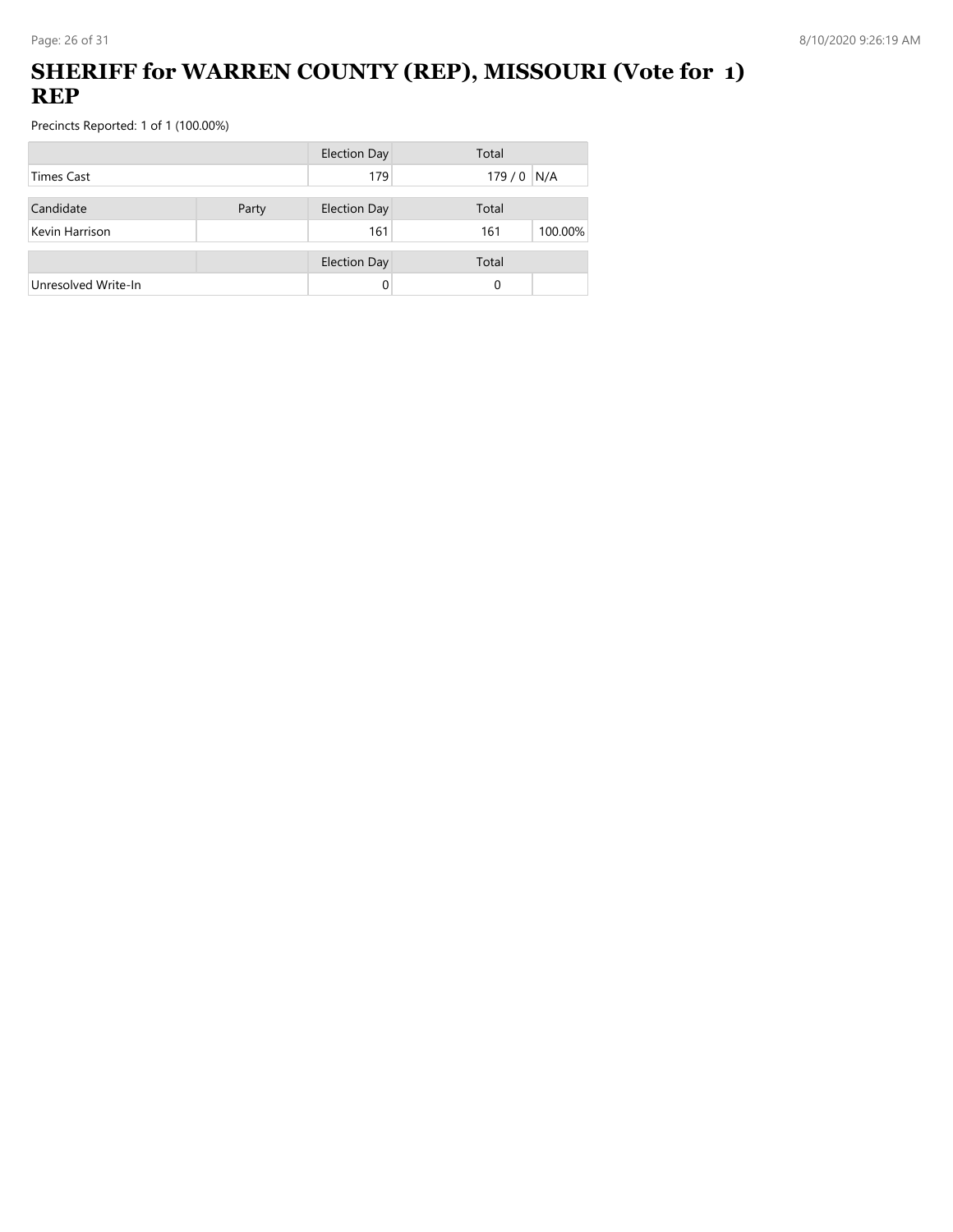# **ASSESSOR for WARREN COUNTY (REP), MISSOURI (Vote for 1) REP**

|                          |       | <b>Election Day</b> | Total |        |
|--------------------------|-------|---------------------|-------|--------|
| <b>Times Cast</b>        |       | 179                 | 179/0 | N/A    |
| Candidate                | Party | <b>Election Day</b> | Total |        |
| Kathryn L. (Katie) Smith |       | 111                 | 111   | 65.68% |
| Terence (Terry) Bracht   |       | 58                  | 58    | 34.32% |
|                          |       | <b>Election Day</b> | Total |        |
| Unresolved Write-In      |       |                     | 0     |        |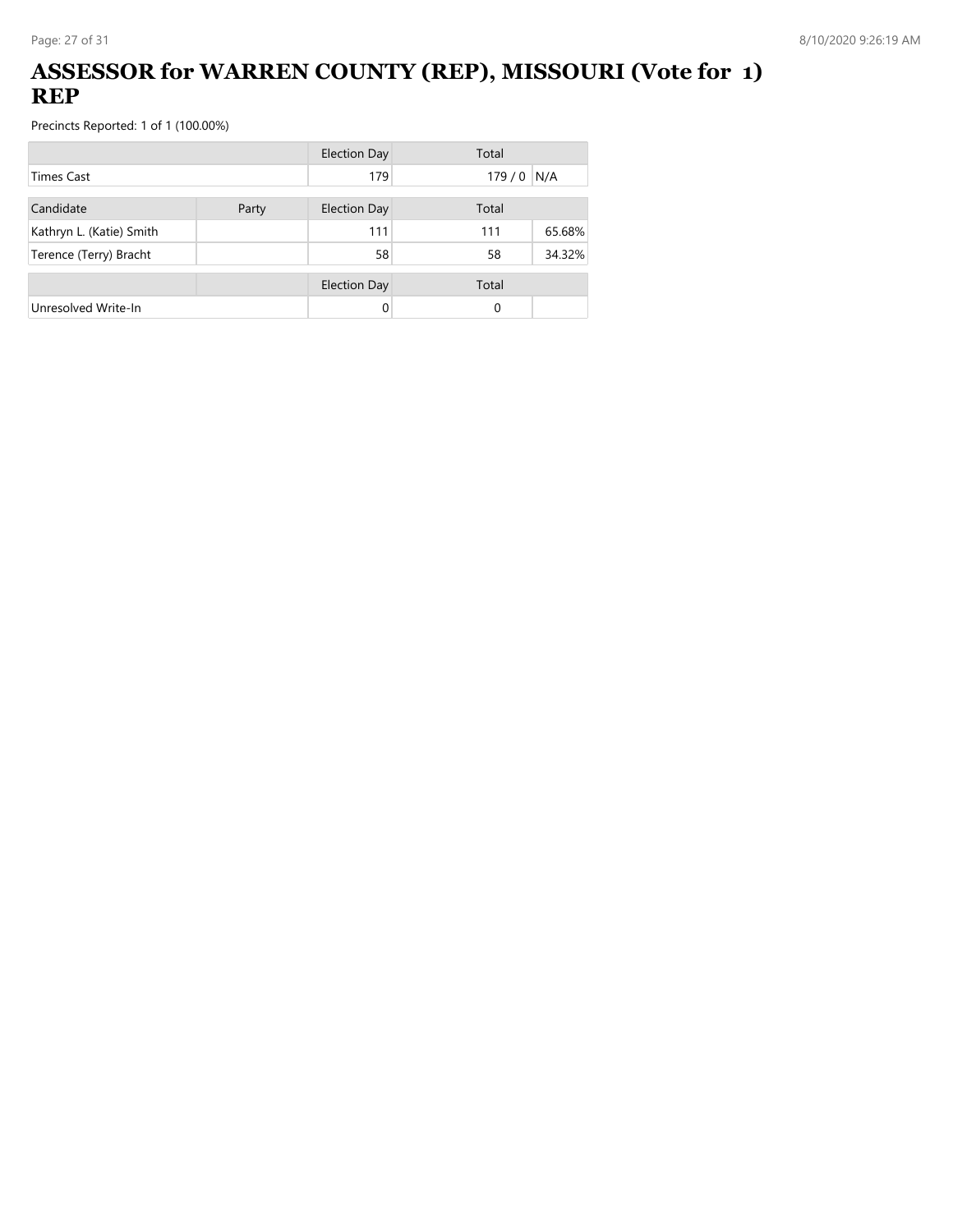#### **PUBLIC ADMINISTRATOR for WARREN COUNTY (REP), MISSOURI (Vote for 1) REP**

|                         |       | Election Day        | Total          |
|-------------------------|-------|---------------------|----------------|
| <b>Times Cast</b>       |       | 179                 | $179/0$ N/A    |
| Candidate               | Party | <b>Election Day</b> | Total          |
| Melissa (Missy) Dempsey |       | 149                 | 100.00%<br>149 |
|                         |       | <b>Election Day</b> | Total          |
| Unresolved Write-In     |       |                     | $\Omega$       |
|                         |       |                     |                |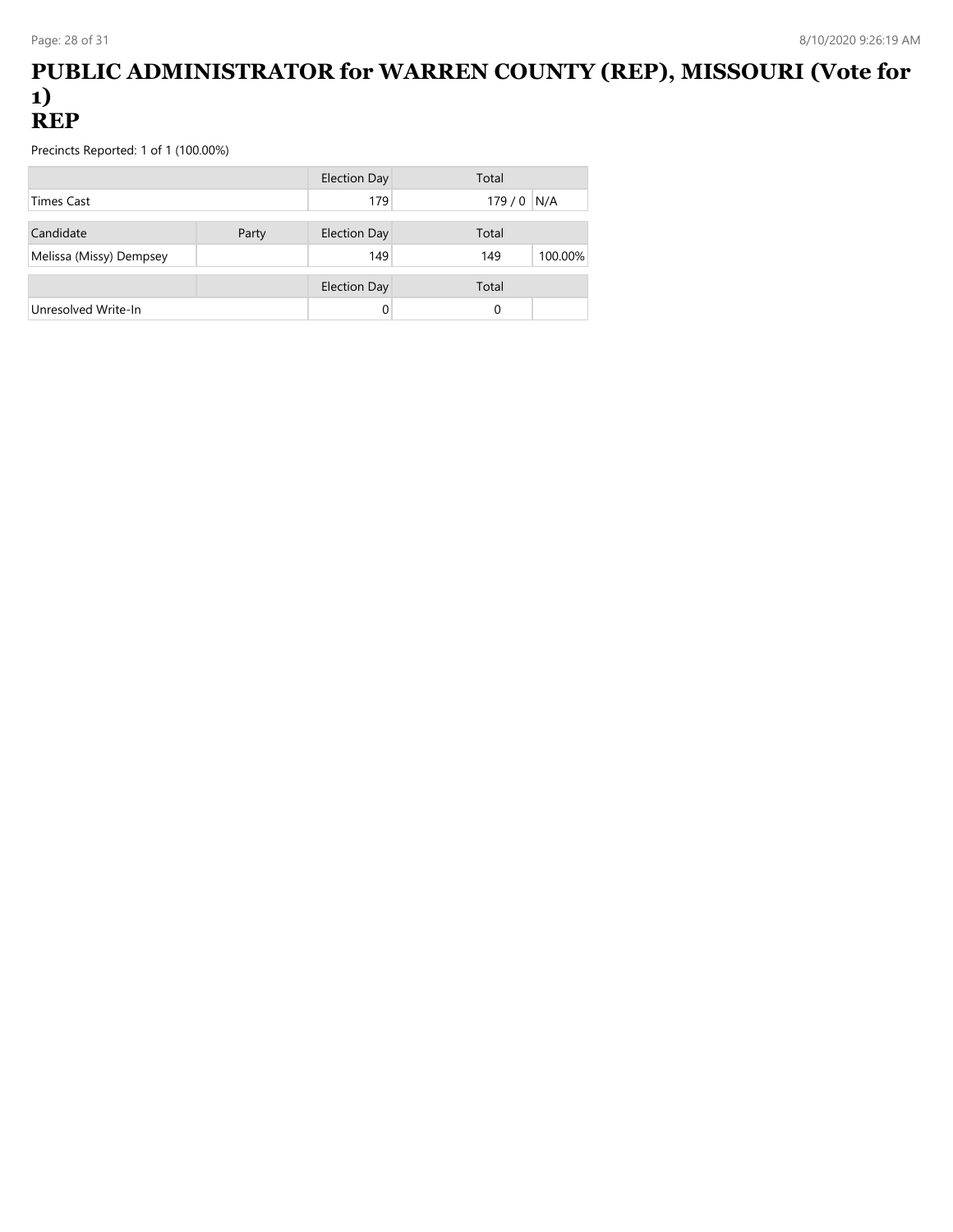# **CORONER for WARREN COUNTY (REP), MISSOURI (Vote for 1) REP**

|                     |       | <b>Election Day</b> | Total          |
|---------------------|-------|---------------------|----------------|
| <b>Times Cast</b>   |       | 179                 | $179/0$ N/A    |
| Candidate           | Party | <b>Election Day</b> | Total          |
| Mark W. O'Neill     |       | 144                 | 100.00%<br>144 |
|                     |       | <b>Election Day</b> | Total          |
| Unresolved Write-In |       | 0                   | 0              |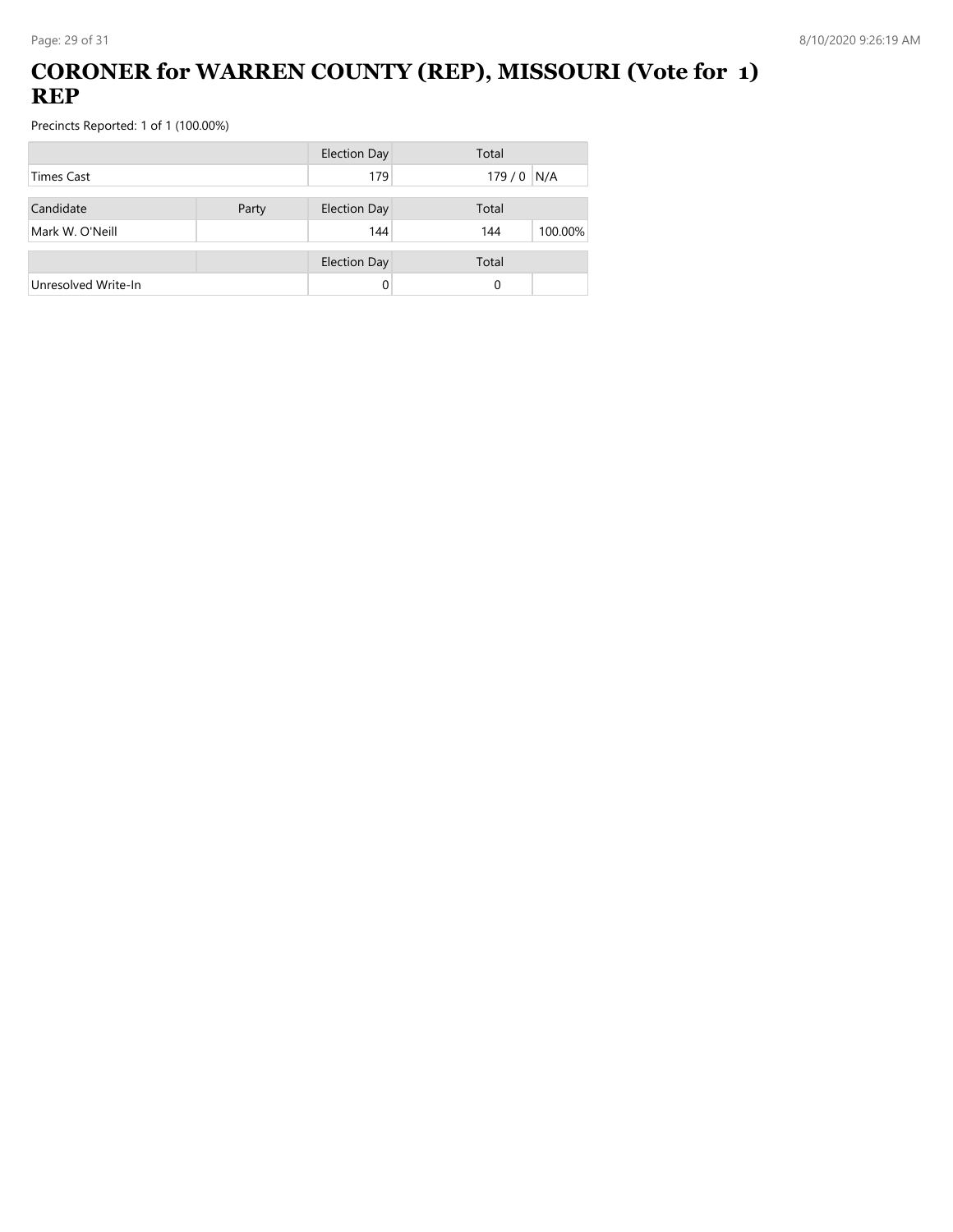# **SURVEYOR for WARREN COUNTY (REP), MISSOURI (Vote for 1) REP**

|                     |       | <b>Election Day</b> | Total          |
|---------------------|-------|---------------------|----------------|
| <b>Times Cast</b>   |       | 179                 | $179/0$ N/A    |
| Candidate           | Party | <b>Election Day</b> | Total          |
| Robert L. Lewis     |       | 154                 | 100.00%<br>154 |
|                     |       | <b>Election Day</b> | Total          |
| Unresolved Write-In |       |                     | 0              |